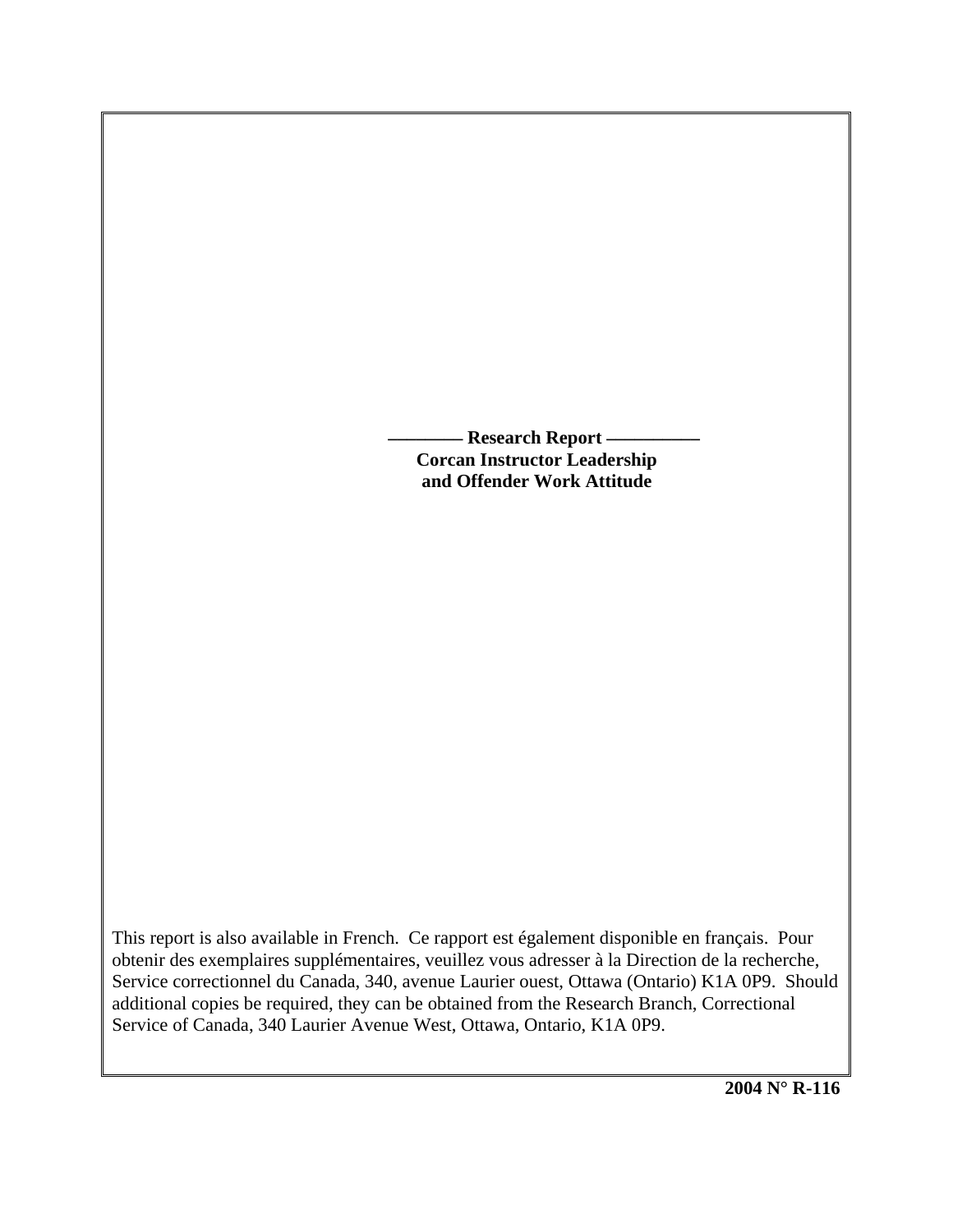# **Corcan Instructor Leadership and Offender Work Attitudes**

Christa Gillis

&

Michael Muirhead

Research Branch Correctional Service of Canada

**April 2004**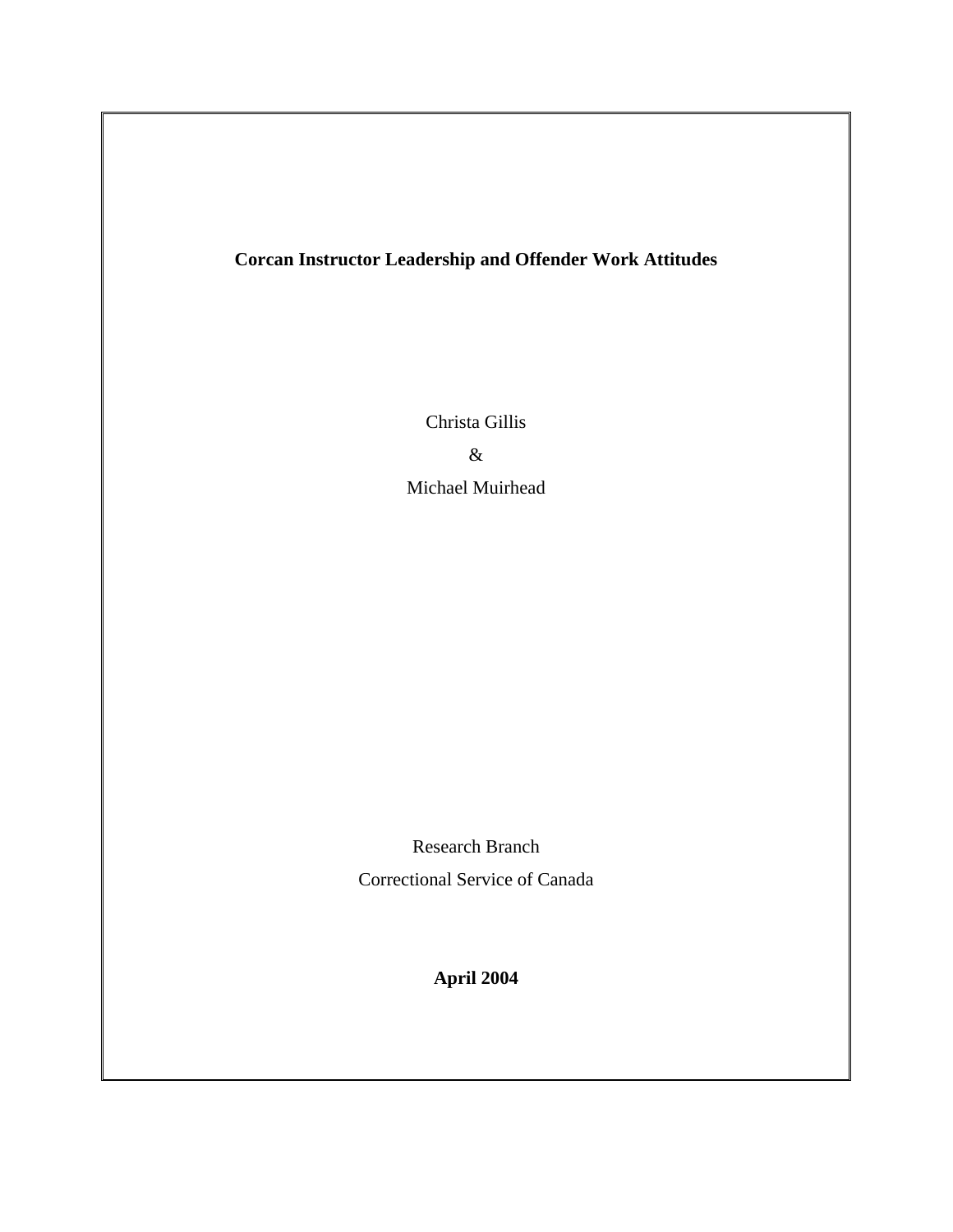# **ACKNOWLEDGEMENTS**

<span id="page-2-0"></span>This multiphase study resulted from a strong collaboration between the Research Branch and CORCAN. Many thanks to all Research and CORCAN staff who contributed to the conceptual framework for the project and who facilitated the data collection process. Special thanks to Ralph Serin for helpful comments on the final draft of the paper.

Most importantly, this project would not have been possible without the cooperation of operations managers, instructors and offenders at the CORCAN sites who gave of their time to complete the questionnaires.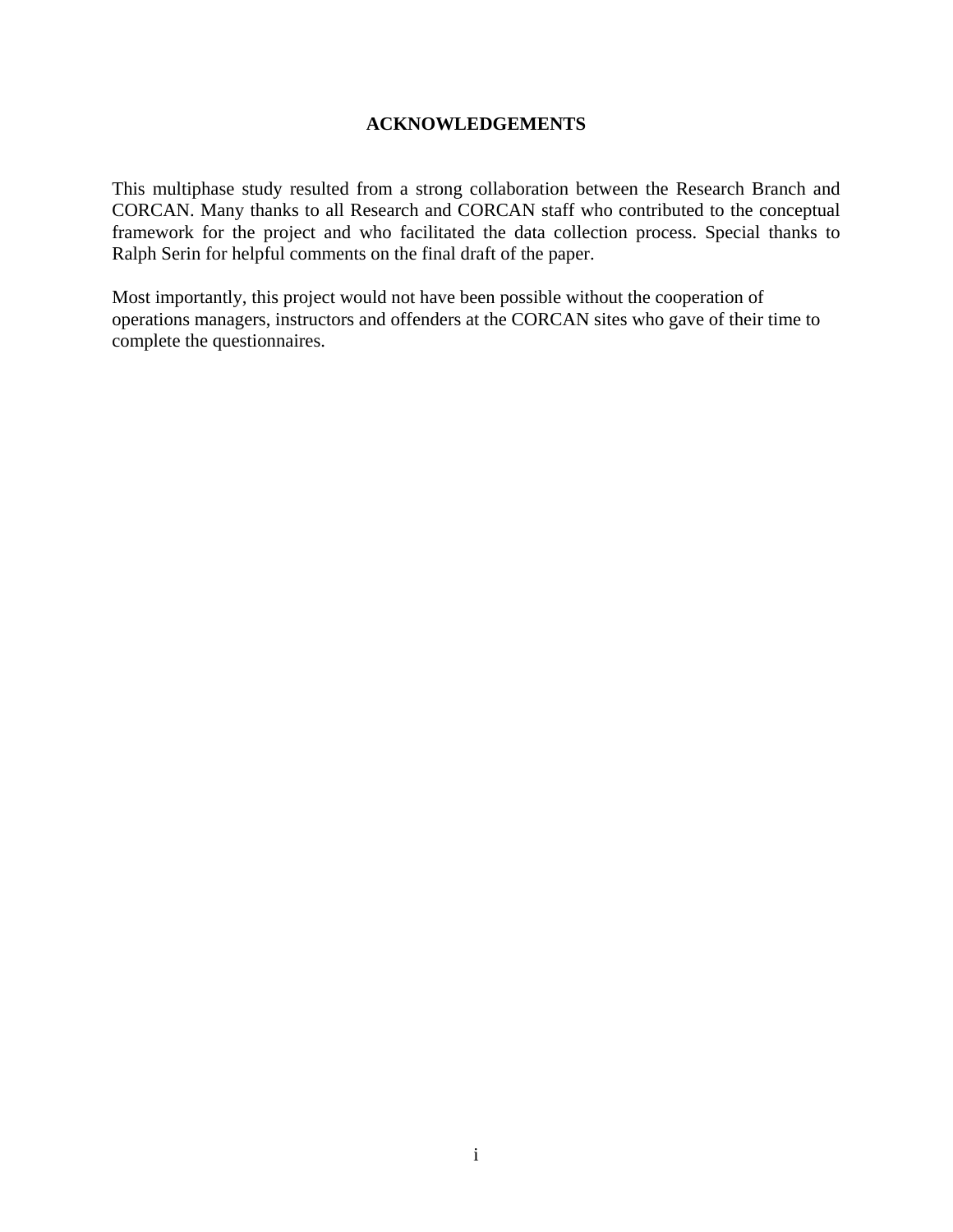# **EXECUTIVE SUMMARY**

<span id="page-3-0"></span>In 1993, CORCAN instituted a series of studies designed to assess the impact of institutional employment programming on offenders, with the ultimate purpose of evaluating CORCAN's contributions to offender employability. One of the preliminary studies under the employability initiative assessed the relationship between leadership styles of CORCAN instructors and offender work attitudes. Given the findings that more positive self-reported work attitudes for offenders were related to an active "transformational" leadership style (Gillis, 1994), CORCAN implemented leadership training for instructors on a national scale.

This leadership training took place in two phases. The first phase began in 1996 in the Atlantic, Quebec, Prairie and Pacific regions. Concurrently, research was conducted to evaluate the influence of leadership training on instructors and its subsequent effect on offenders. The second phase began in 1998 in which further leadership training was given to instructors in the Ontario region. A corresponding evaluation was also undertaken to assess the Ontario-based leadership training.

The present report was prepared to evaluate the relationship between: (a) instructor leadership orientation and offender work attitudes; (b) leadership training and instructor leadership orientation; and (c) instructor leadership training and offender work outcomes. To this end, instructors and offenders completed questionnaires before and after leadership training; instructors and offenders completed ratings of leadership style used by the instructors, and offenders completed a battery of work attitude measures.

Findings from the first study replicated the results reported by Gillis (1994), with instructors rated higher on transformational orientation and credibility associated with more positive work attitudes in offenders. Moreover, a nonleadership orientation was generally associated with lower scores on measures of offender work attitudes. This strong relationship between instructor leadership and offender work attitudes reiterates the integral role of correctional staff in contributing to offender outcomes.

Results, however, indicated negligible change on instructor leadership style and no difference in offender work attitudes from pre- to post-test. Notably, offenders did not report any differences in observed instructor leadership styles as a result of training but instructors rated themselves as displaying more transformational behaviours following leadership training.

Unfortunately, because leadership training was not fully implemented in the Ontario region, the second study was not completed. Explanations for the findings from the first study are discussed, and future research proposed.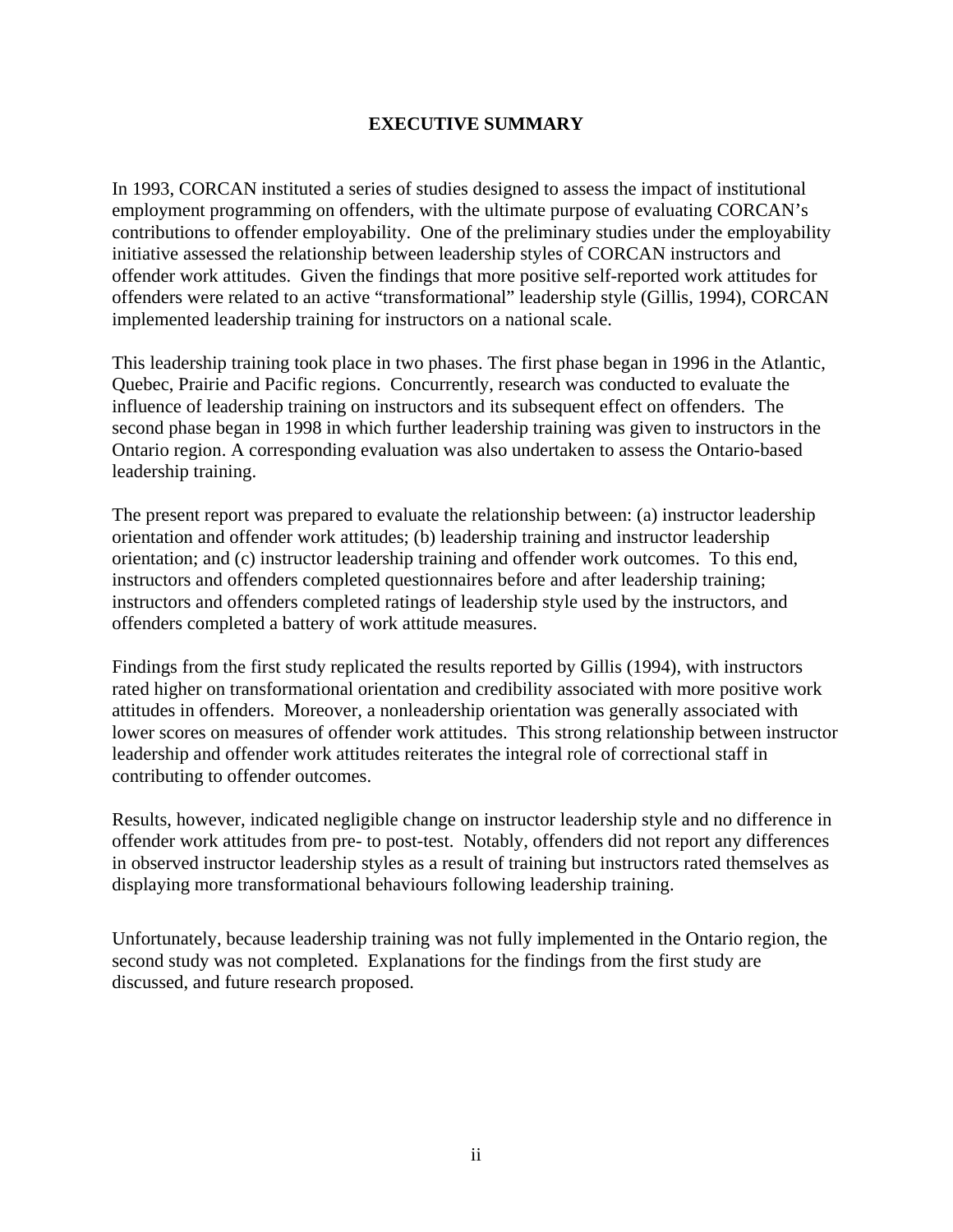<span id="page-4-0"></span>

| Instructor Leadership Orientation/Credibility and Offender Work Attitudes  14 |
|-------------------------------------------------------------------------------|
|                                                                               |
|                                                                               |
|                                                                               |
|                                                                               |
|                                                                               |
|                                                                               |

# **TABLE OF CONTENTS**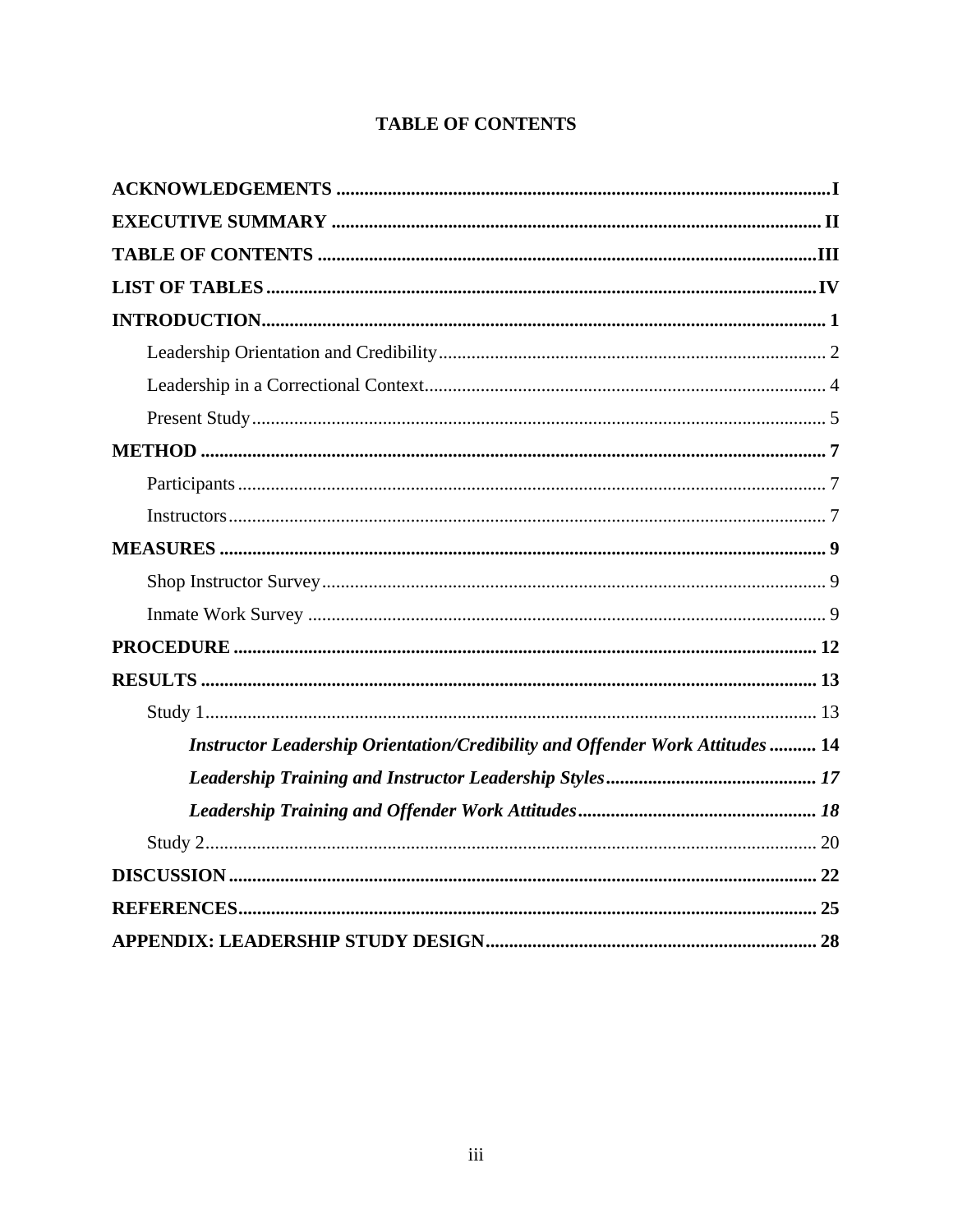# **LIST OF TABLES**

<span id="page-5-0"></span>

| Table 2: Correlations Between Leadership & Offender Work Outcome Measures  15 |  |
|-------------------------------------------------------------------------------|--|
|                                                                               |  |
|                                                                               |  |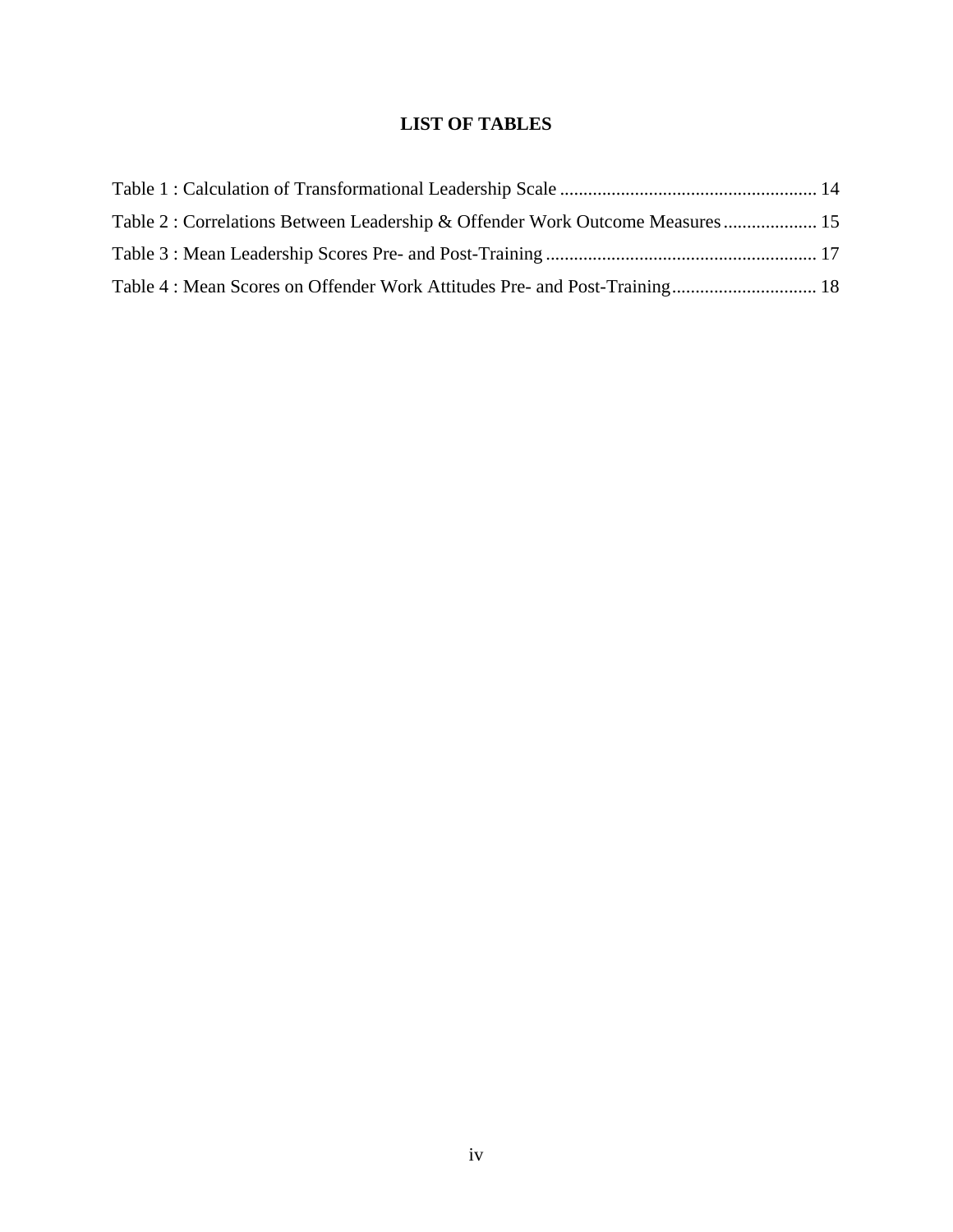# **INTRODUCTION**

<span id="page-6-0"></span>The correctional strategy adopted by the Correctional Service Canada (CSC) advocates the provision of intervention and programming on the basis of offender risk and need. Specifically, offenders should be provided with the opportunity to participate in programs that respond to identified criminogenic needs. Further, when these needs are effectively addressed, offender risk for future involvement in crime should be decreased (Andrews & Bonta, 1998; Andrews, Bonta, & Hoge, 1990). Employment constitutes a prevalent offender need, with as many as 75% of federal offenders identified as having employment deficits upon entry to the correctional system (Motiuk, 1997).

Empirical evidence for a link between offender employment and reintegration potential (e.g., successful release) was provided in a recent meta-analytic review of the literature (Gendreau, Little, & Goggin, 1996). In their quantitative review, Gendreau and his colleagues identified unstable education and employment (subsumed within the broader "social achievement" domain) as a contributing factor  $(r = .15)$  to recidivism among offenders. An expansion of the meta-analysis was conducted as part of a larger review of the CSC Dynamic Factor Identification and Analysis (DFIA) protocol, from the Offender Intake Assessment (OIA) process (see Gendreau, Goggin, & Gray, 1998). The authors reported education/employment ( $r = .26$ ), employment needs at discharge ( $r =$ .15), and employment history  $(r = .14)$  as some of the most powerful predictors of recidivism within the employment domain. The average correlation with recidivism of the 200 effect sizes from 67 studies  $(r = .13)$  was comparable to correlations between the marital/family (.14), substance abuse (.12) and personal/emotional (.11) DFIA domains and recidivism. These are lower than correlations between associates/social interaction (.18), community functioning (.15), and attitudes (.16) and recidivism (see Brown, 1998). Gendreau and his colleagues also proposed the incorporation of additional dynamic assessment tools (i.e., relating to offenders' work attitudes, values, beliefs and satisfaction with employment) as a means of enhancing the predictive validity of the employment domain.

Offender employment deficits are most frequently addressed through institutional employment experience and training. Within the Canadian federal correctional system,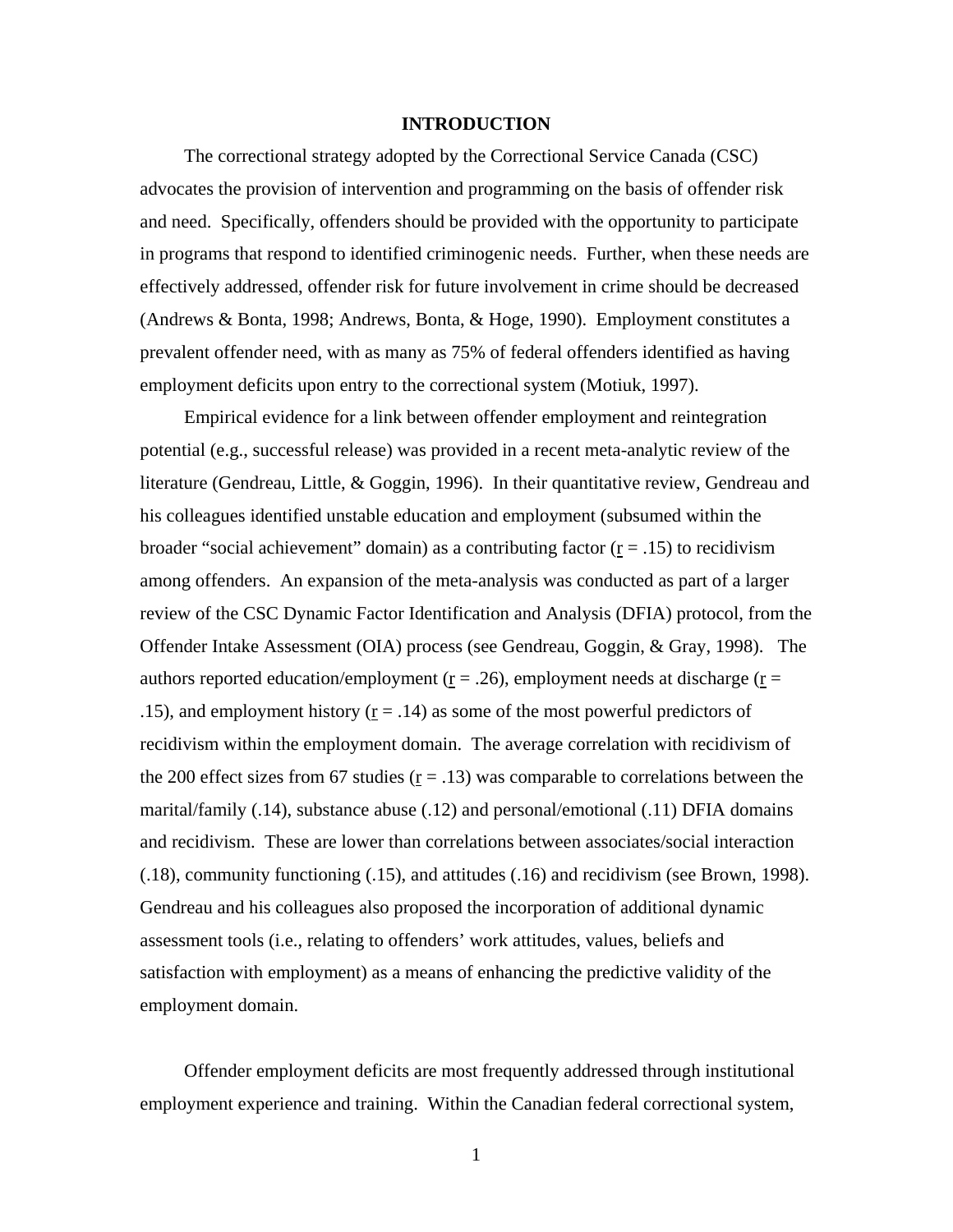<span id="page-7-0"></span>such training is provided primarily through CORCAN, a special operating system comprised of institutional manufacturing (industries), agribusiness (farming), construction, services (i.e., keyboarding, data entry, and telemarketing) and textiles operations.

Employment opportunities and work placements for offenders have existed since the advent of jails and prisons, but have been attributed different functions over time, in accordance with prevailing correctional ideology (Miller & Grieser, 1986). Although widely recognized for their contribution to maintaining institutional order and occupying offenders (Grieser, 1996; Guynes & Grieser, 1986; Maguire, 1996), offender employment programs have more recently received renewed interest in the correctional literature and in practice for their demonstrated relationship with safe reintegration and rehabilitation (Fabiano, LaPlante, & Loza, 1996; Gillis, Robinson, & Porporino, 1996; Motiuk, 1996; Mulgrew, 1996; Saylor & Gaes, 1995, 1996). Importantly, offenders also perceive institutional employment programs and experience as important for successful community reintegration (Gleason, 1986). Further, many acknowledge the role of educational and employment deficits in contributing to their criminal offending (Erez, 1987; Gleason, 1986).

An accepted tenet related to the provision of employment training is the development of positive work habits that contribute to offender rehabilitation (Fabiano et al., 1996; Guynes & Grieser, 1986). Consequently, CORCAN has reoriented its focus to the development and enhancement of generic employability skills, rather than specific job skills, as a means of contributing to offender reintegration potential (Fabiano et al., 1996). An increased appreciation of the need for generalizable skills has developed in part from recognition that community employment opportunities are often not comparable with institutional training. It is anticipated that this reorientation will provide institutional employment opportunities that lead to the development of attitudes, skills, and abilities that are more transferable to community employment situations.

#### **Leadership Orientation and Credibility**

In 1993, CORCAN and the Research Branch instituted a series of studies designed to assess the impact of institutional employment on offenders. More specifically, they undertook an empirically guided exploration of factors that contribute to offender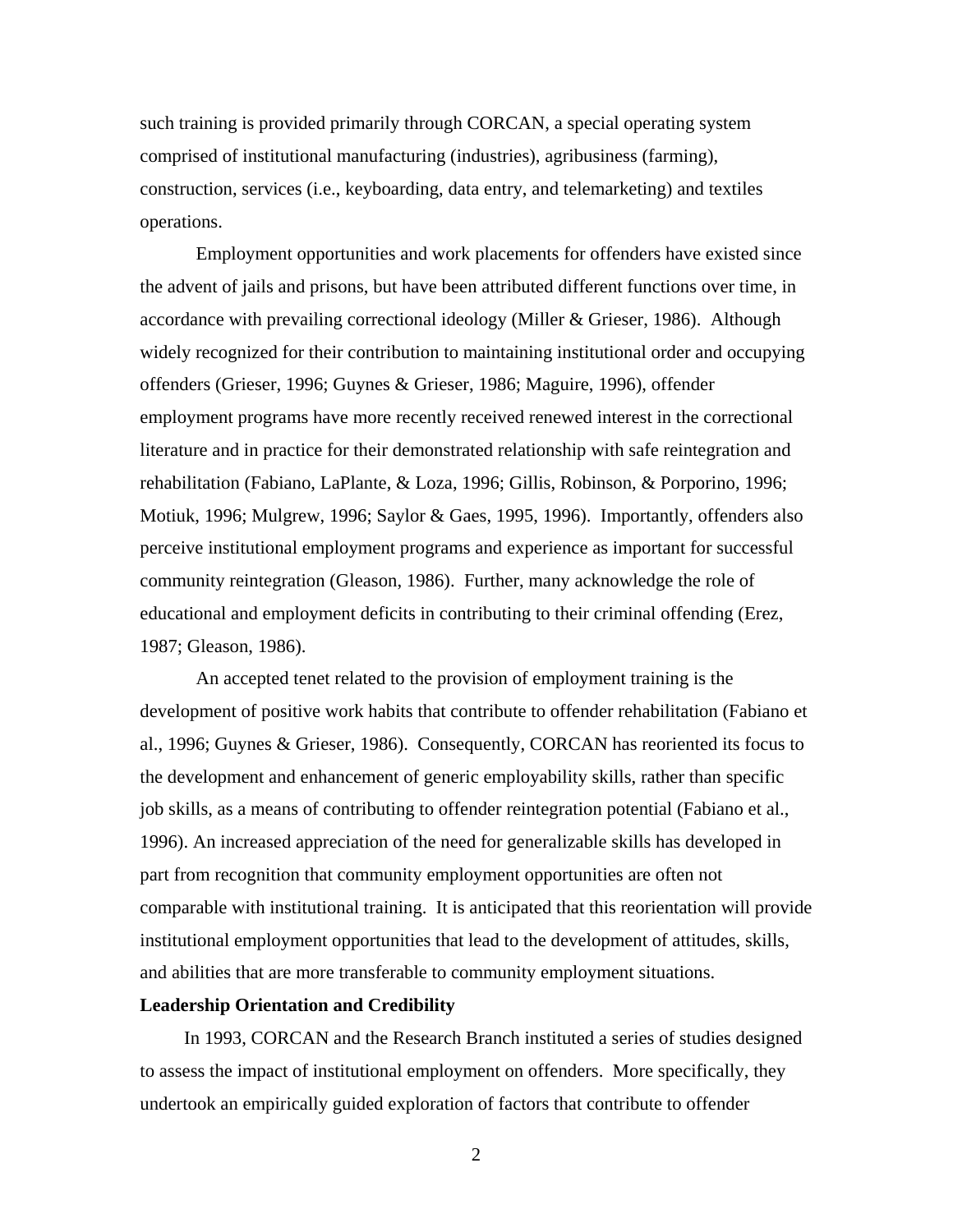employability. One component of employability is the relationship between work attitudes, comprised of such factors as motivation and involvement, and behaviour. Given that correctional shop instructors spend the majority of the working day with offenders, they play an integral role in contributing to the types of work attitudes that offenders develop and maintain. Their role is not solely to provide instruction in specific job skills, but also to promote and reinforce positive attitudes and behaviour among offenders in the work environment, providing continuity in the transition from correctional programs to practice.

In recognition of the potential influence of shop instructors, it was determined that their leadership style should be assessed, as leadership constitutes one of the most influential factors in contributing to employee work attitudes, motivation, and behaviour (Bass, 1985, 1990; Bass & Avolio, 1990).

One of the most prominent leadership typologies, from Bass and Avolio (1990) examines transformational, transactional, and nonleadership orientations. Transformational supervisors inspire and motivate employees to achieve their goals, by promoting attitudinal and behavioural change. They are viewed as coaches, or mentors, who assist employees in attaining their full potential. Transactional leaders, although less active in promoting higher-level change, participate in "transactions" with their employees; employees are rewarded for attaining predetermined objectives and punished for failing to achieve goals (Bass, 1990). Nonleadership is characterized by a "laissezfaire", passive approach to the management of employees (Bass & Avolio, 1990). The use of transformational leadership by supervisors is consistently associated with increased motivation in employees (see Bass, 1990 for a review) and an "augmenting" effect above and beyond that associated with transactional leadership (Bass, 1985).

Another factor that contributes to effective leadership is credibility (Kouzes  $\&$ Posner, 1989, 1993). In their research, Kouzes and Posner found that people attribute a great deal of importance to the construct of credibility; people want to feel confident in placing trust in their supervisor. Honesty, inspiration, and competency are regarded as three characteristics essential to perceived credibility and effective leadership.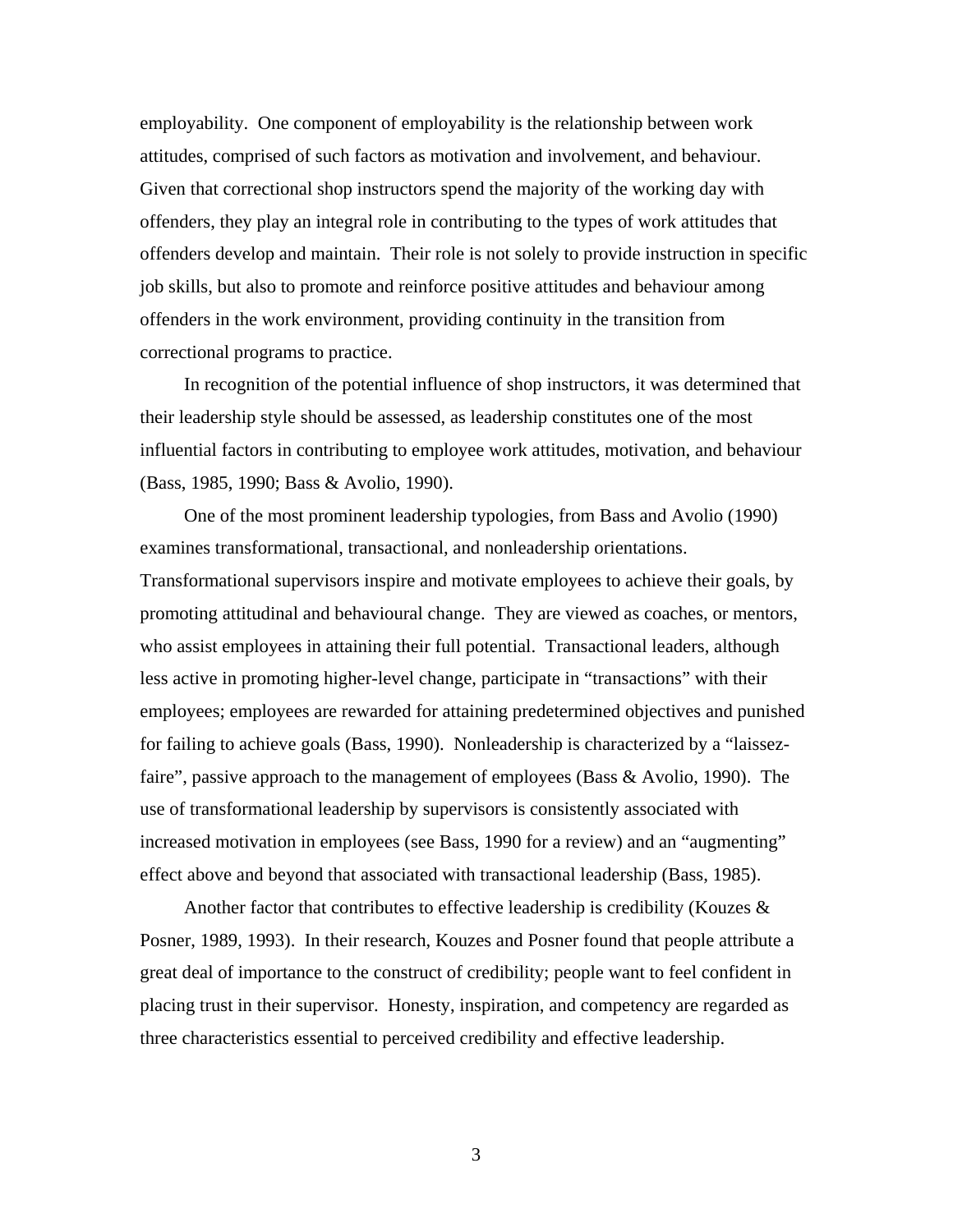#### <span id="page-9-0"></span>**Leadership in a Correctional Context**

Although general consensus exists regarding the influence staff have on offenders, surprisingly few studies have been conducted to examine this issue. The majority of studies have focused on the types of attitudes held by correctional staff regarding correctional issues (e.g., support for a rehabilitative or punitive orientation in dealing with offenders), but have not explored how these attitudes impact offenders. Only two studies have been conducted within the correctional realm to assess the effect of instructors' leadership styles on offenders.

Crookall (1989) examined the impact of leadership training on offenders. Correctional industries instructors were trained in either situational leadership (responding to employees differentially according to the presenting situation) or transformational leadership; offender productivity, skill development, work habits and personal growth were outcome measures. Although results indicated statistically significant gains in offender productivity and personal growth for both experimental groups (compared to a control group whose instructors received no training), greater improvement was associated with offenders whose instructors were trained in transformational leadership. Specifically, the transformational group underwent significant improvements in personal growth, as gauged by decreased turnover, increased work habits, increased respect, increased job skills, and progress toward rehabilitation. In addition, individual performance ratings and shop ratings increased, as did overall productivity (Crookall, 1989).

Gillis (1994) extended Crookall's study to supplement the assessment of instructor leadership style with an evaluation of instructor credibility. Furthermore, standardized measures of work attitudes were included in the assessment battery of offender attitudes. Offender ratings of instructor leadership style and credibility were examined for their relationship to work attitudes reported by offenders.

As predicted, leadership style and credibility were related to the offenders' work attitudes. Offenders who rated their instructors as displaying a transformational style of leadership reported significantly more positive work attitudes and outcomes. More specifically, higher levels of job involvement, intrinsic job motivation, meaningfulness of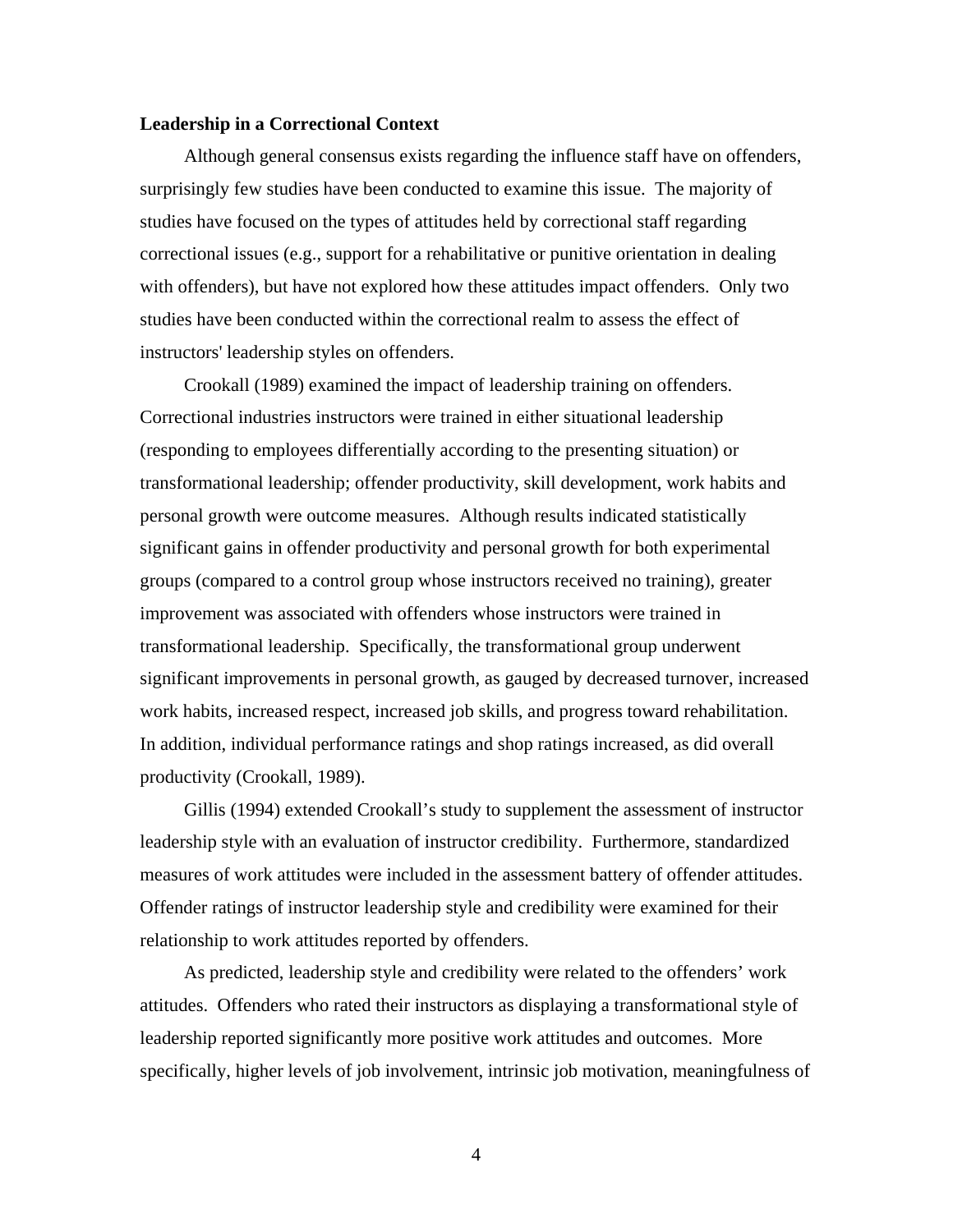<span id="page-10-0"></span>work and responsibility for work outcomes were reported by offenders who rated their instructors higher on transformational leadership orientation.

Furthermore, offenders who rated instructors as active transformational leaders reported higher levels of shop effectiveness and a greater willingness to exert extra effort. Importantly, offenders who rated their instructors as high on transformational leadership were more punctual in arriving to work, as rated by shop instructors. Therefore, these findings confirm instructor leadership styles influence objective, behavioural outcomes of improved employment skills for offenders. Identical findings were obtained for the credibility construct, with the exception of the behavioural outcome, punctuality.

Interestingly, transactional leadership was not related to offender work attitudes. Nonleadership, however, was associated with negative offender work attitudes. Essentially, findings were opposite those obtained for transformational leadership and credibility. Offenders who rated their instructors higher on the nonleadership dimension reported lower levels of job involvement, meaningfulness, responsibility, extra effort, and effectiveness.

This leadership study was cross-sectional in nature, thereby limiting "causal" conclusions that may be drawn. Nonetheless, this research provided an important indication of the potential influence correctional instructors can exert on offenders' behaviour and attitudes. Additionally, the study contributed to the industrial/organizational literature by providing further support for the application of leadership typologies in different organizational contexts, including corrections.

#### **Present Study**

Given the results reported by Crookall (1989) and Gillis (1994), it was determined instructors should be provided with training designed to promote positive leadership qualities. It was postulated that training should contribute to the increased use of effective leadership styles and subsequently, improve the quality of interaction between shop instructors and offenders. An anticipated outcome of enhanced leadership style would be an improvement in offenders' work attitudes.

In summary, the present study was designed to evaluate the relationship between: (a) instructor leadership orientation and offender work attitudes; (b) leadership training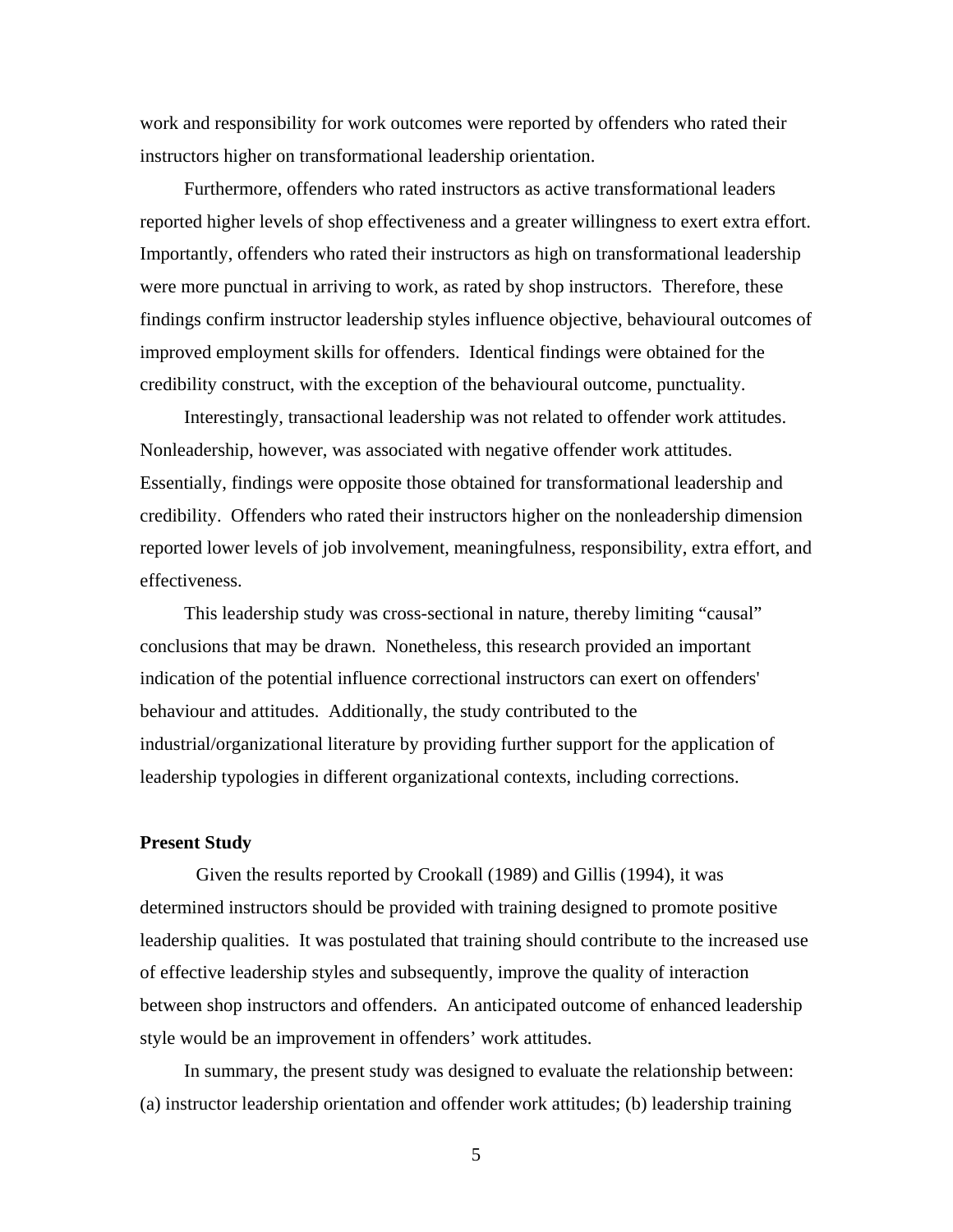and instructors' leadership orientation; and (c) instructor leadership training and offenders' work outcomes.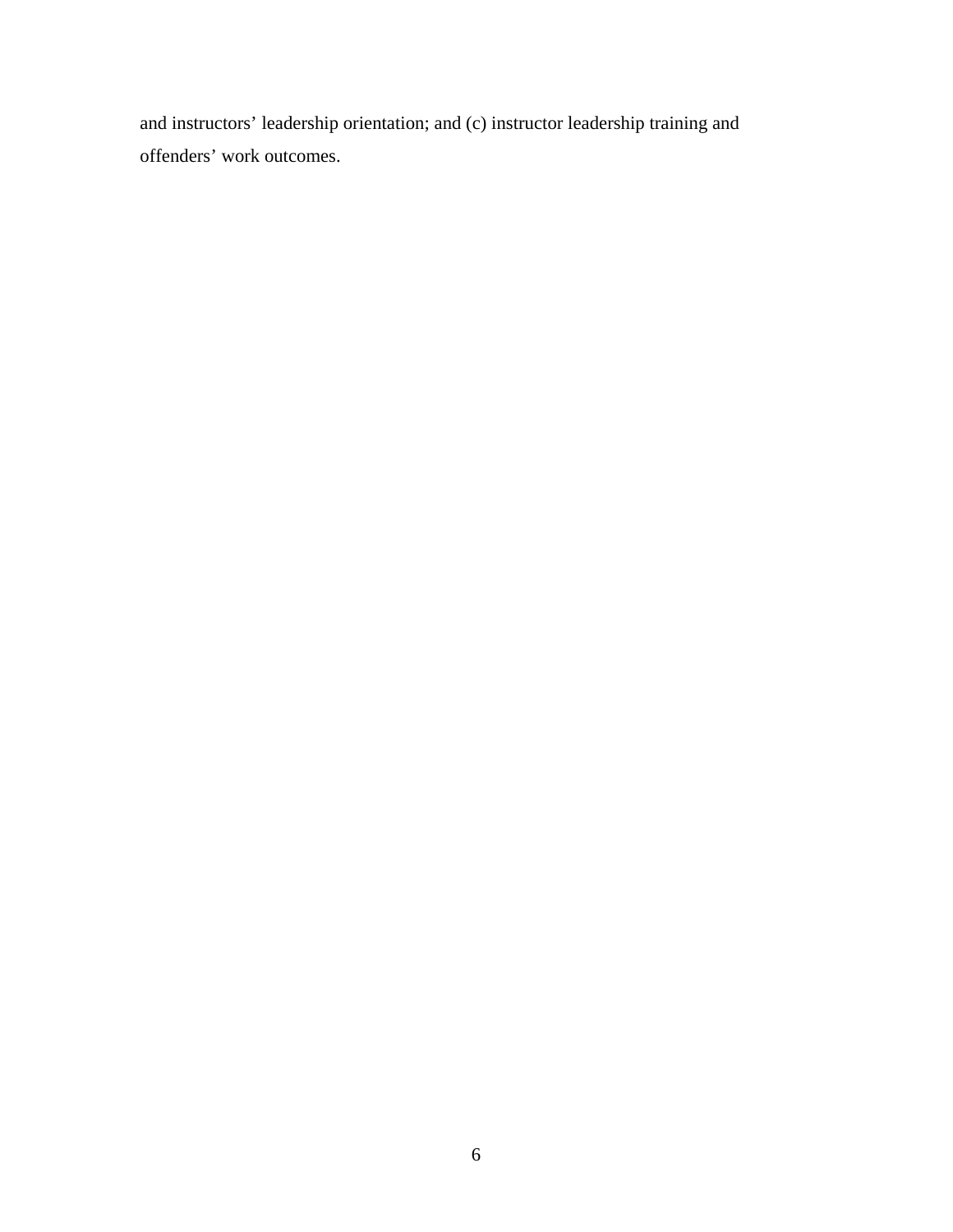# **METHOD**

## <span id="page-12-0"></span>**Participants**

Participants for the study included instructors ( $n = 98$ ) and offenders ( $n = 450$ ) from 17 CORCAN sites in the Atlantic, Quebec, Prairies and Pacific regions. The demographic information presented in the following section was obtained during the pretest session.

#### **Instructors**

Instructors reported working an average of 7.1 years with CORCAN. One quarter (24.2%) of the instructors worked in minimum security institutions, more than half (54.7%) in medium security, and one fifth (21.0%) in maximum security or multilevel institutions. In response to education level completed, 28.7% attained a secondary or high school diploma or less, 10.6% obtained some college or university, and 3.2% obtained a bachelor's degree. More than one-quarter (28.7%) obtained a trade certificate and almost one fifth (19.1%) obtained journeyman status. Finally, 9.6% responded to the "other" category. Respondents were also asked if they would re-enter the field of corrections if they had the choice; two thirds (66.0%) responded that they would, 23.4% were unsure, and 10.6% indicated that they would not.

Offenders. In addition to basic demographic information, offenders were requested to provide information relating to: (a) employment experience prior to incarceration; (b) institutional employment experience; (c) level of education completed; and (d) participation in institutional programming.

The average age of offenders who participated in the study was 36 years ( $SD =$ 10.2). The average period of continuous (i.e., uninterrupted) employment experience outside of the institution reported was  $62$  months  $(SD = 10.2$ ; median 29 months). One fifth (20.6%) of the sample reported continuous community employment of six months or less, 12.3% between six months and one year, one quarter (24.7%) between one and three years, and approximately 40% for more than three years.

Two fifths (40.7%) of the respondents reported working for institutional work placements other than CORCAN during their current sentence. One quarter (25.8%) reported working previously for CORCAN. A total of 50% of offenders worked for six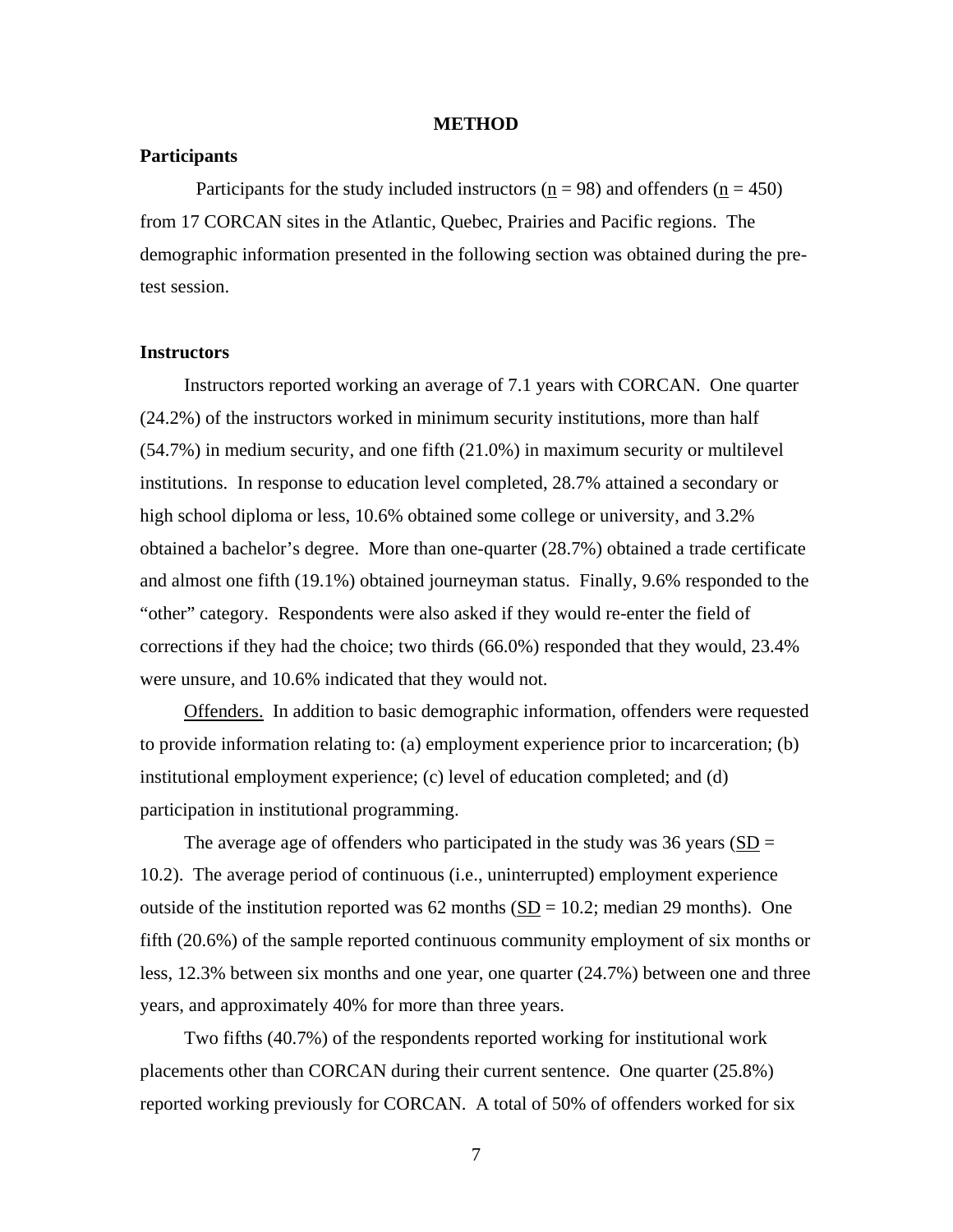months or less, 25% between six and 12 months, and 25% for one year or more at the time of the pre-test.

In response to education level completed, one third (31.4%) of offenders reported obtaining either a high school or General Education Diploma and 13.2% reported obtaining a community college diploma/certificate or graduating from university. Almost one-fifth (19.3%) indicated completion of grade 8 or less, 15.2% completed Adult Basic Education, and 20.7% reported participating in training/education other than the aforementioned programs.

Finally, offenders were requested to complete a section on program participation. Of the offenders who responded to these questions (76.6%), over half indicated that they had participated in Cognitive Living Skills (57.1%), Offender Substance Abuse Pre-Release Program (OSAPP) (53.6%), and educational programs (50.7%). Slightly more than one fifth of the respondents had participated in the Living without Violence program (22.6%) and sex offender programming (21.2%).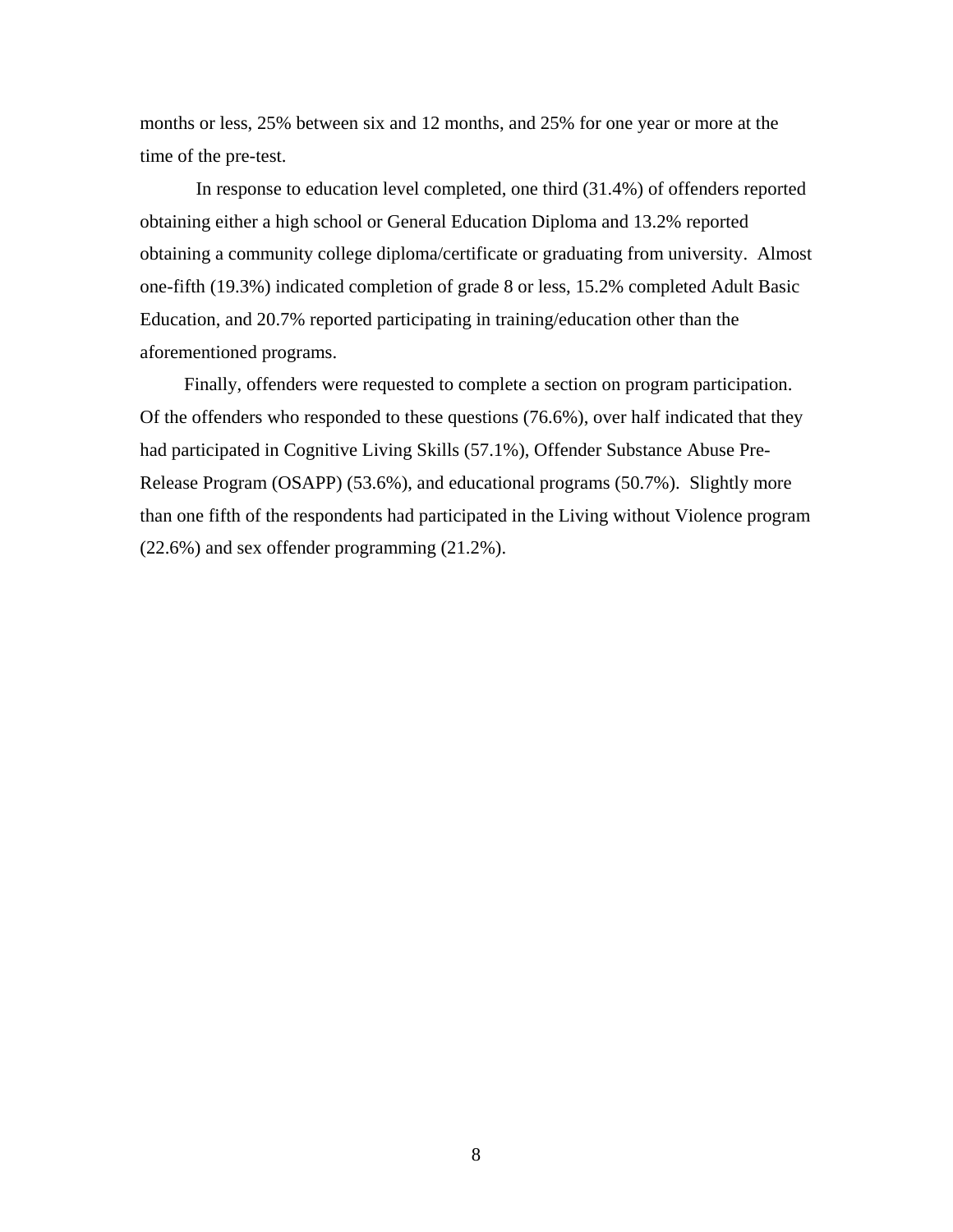#### **MEASURES**

#### <span id="page-14-0"></span>**Shop Instructor Survey**

Leadership. The Multifactor Leadership Questionnaire (MLQ; Bass & Avolio, 1990) examines behaviours relating to a transformational, transactional, and nonleadership orientation. Response options range from "Not at all," scored as a 1, to "Frequently, if not always," scored as a five on a five-point Likert scale, with higher scores indicating higher endorsement of the leadership items. The shop instructor questionnaire (MLQ-5X-Self; Bass & Avolio, 1990) provided self ratings of leadership while the offender questionnaire (MLQ-5X-Rater; Bass & Avolio, 1990) provided ratings of their shop instructor.

Five leadership behaviours are associated with a transformational orientation: Attributed Charisma (8 items), Idealized Influence (10 items), Inspirational Leadership (10 items), Intellectual Stimulation (10 items), and Individualized Consideration (8 items). A transactional orientation to leadership is associated with three factors: Contingent Reward (9 items), Active Management-by-Exception (7 items), and Passive Management-by-Exception (7 items). The 8-item Laissez-Faire scale measures nonleadership.

Credibility. Getkate and Gillis (1993) created a credibility rating scale for the original leadership pilot study. Adapted from Kouzes and Posner (1987, 1993), the 13 item scale assesses the degree of credibility offenders attribute to their instructors, using three factors: trust, inspiration and competence. Each item is rated on a five-point Likert scale ranging from "Strongly agree" to "Strongly disagree". In the initial examination of the psychometric properties of the scale, good internal consistency ( $\alpha$  = .95) and convergent validity (e.g., relationship with the leadership measures) were found (Gillis, 1994).

# **Inmate Work Survey**

The present study examined several work-related outcome variables, including involvement, motivation, self efficacy and outcomes such as job satisfaction.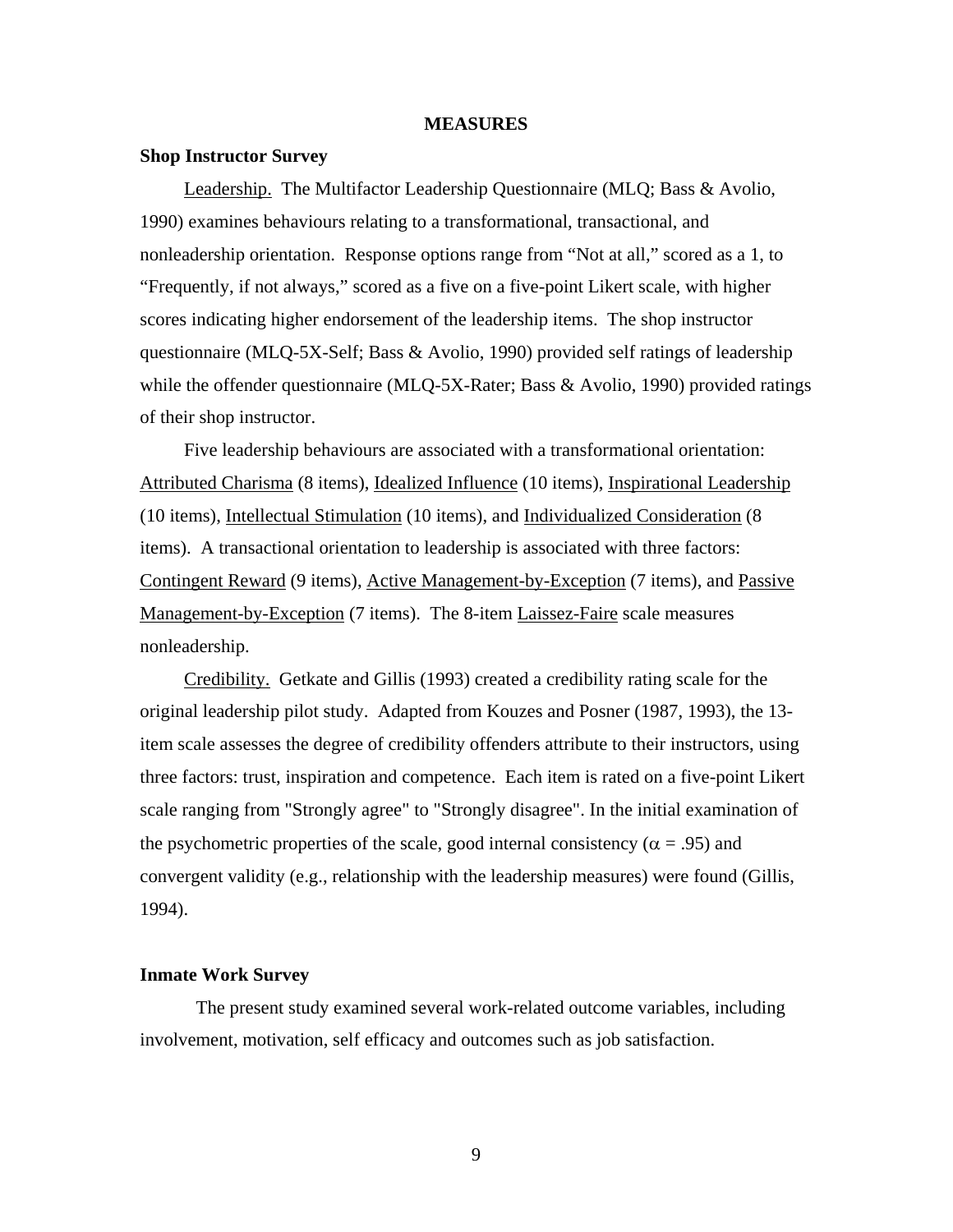*Involvement.* The constructs of job and work involvement were explored using Kanungo's (1982) Job Involvement and Work Involvement measures. These constructs refer to a "cognitive or belief state of psychological identification" (Kanungo, 1982, p. 342), the development of which is contingent upon both the saliency of needs (extrinsic and intrinsic) and perceptions of the ability (of work or a particular job) to satisfy these needs. However, job involvement refers to a specific or particular job context, whereas work involvement is associated with a more generalized work context.

The Job Involvement scale, comprised of 10 items evaluated on a seven-point scale, has adequate internal consistency ( $\alpha = .80$ ), as reported by Kanungo (1982). The Work Involvement scale, consisting of six items rated on a seven-point scale, has demonstrated adequate internal consistency ( $\alpha = .75$ ) in previous research (Kanungo, 1982). Higher scores indicate greater endorsement of scale items.

*Motivation.* Several measures of work motivation were used as dependent variables, including Intrinsic Job Motivation, Experienced Meaningfulness of Work, and Experienced Responsibility for Work Outcomes.

 The Intrinsic Job Motivation scale (Warr, Cook, & Wall, 1979), comprised of six items rated on a seven-point scale, was designed to assess the extent to which an individual wants to perform well in his/her job to achieve intrinsic satisfaction. The authors reported good internal consistency

 $(\alpha = .82)$ .

Intrinsic work motivation was also assessed using the Experienced Meaningfulness of Work and Experienced Responsibility for the Work scales from the Job Diagnostic Survey (JDS; Hackman & Oldham, 1975). These measures respectively assess the degree of meaningfulness and value offenders attribute to their work, and the extent to which they feel responsible and accountable for work outcomes. Response options range from "Strongly disagree" to "Strongly agree," rated on a seven-point scale. Hackman and Oldham reported adequate internal consistency for the experienced meaningfulness and responsibility scales (.74 and .72, respectively).

*Self Efficacy*. The extent to which offenders feel efficacious with respect to employment is postulated to relate to the type of leadership style endorsed by instructors.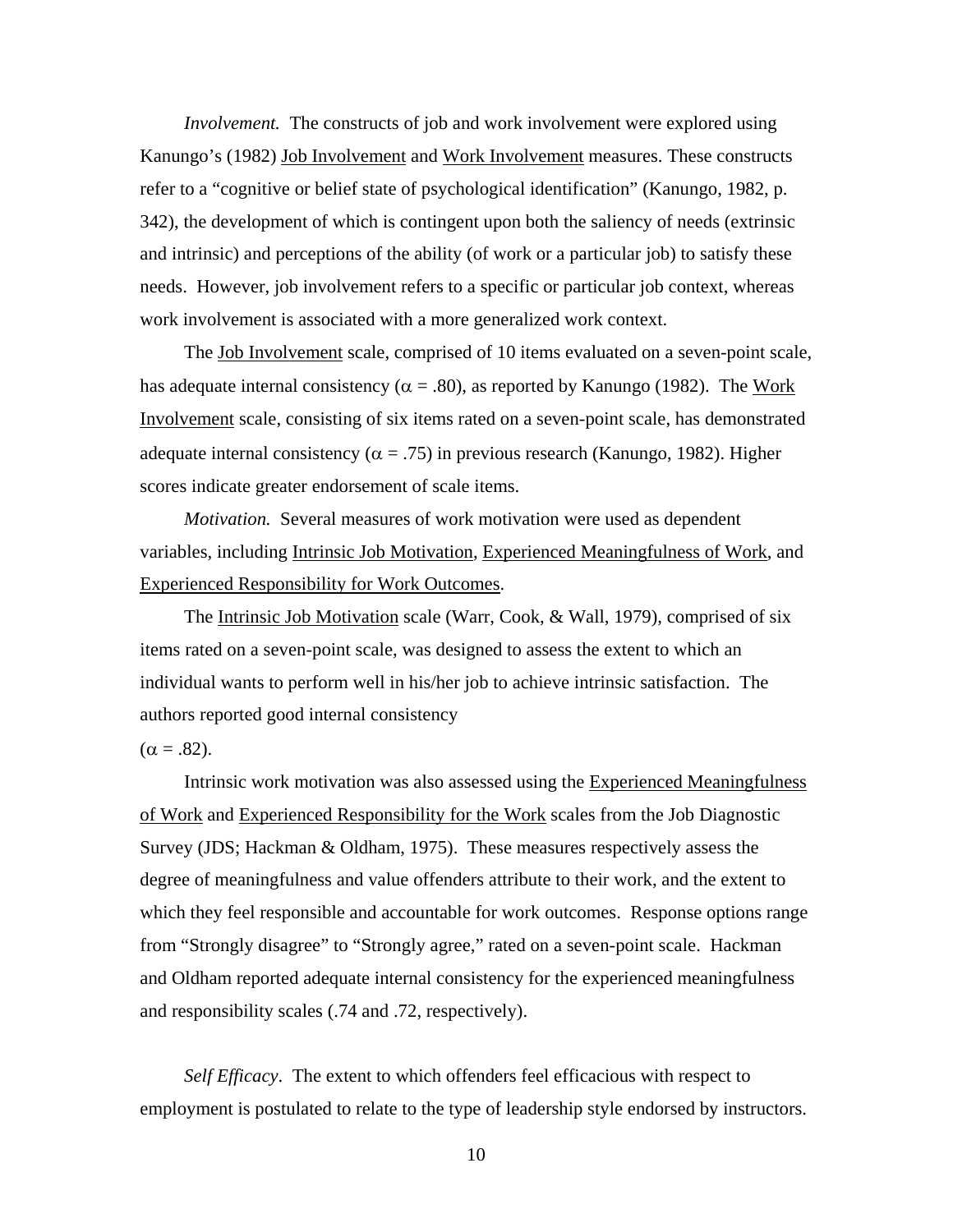The 13-item Occupational Self Efficacy Scale (Getkate, 1994) was developed for use within CORCAN to measure the extent to which offenders feel competent in attaining work goals.

 *Organizational Outcomes*. Instructors and offenders completed the MLQ (Form 5X-Rater; Bass & Avolio, 1990) organizational outcome measures. These outcomes include Extra Effort exerted by followers (3 items), individual and group Effectiveness (4 items), and Satisfaction (2 items) with instructor leadership style. Additionally, the degree to which offenders are satisfied with their job was assessed using a two-item job satisfaction questionnaire.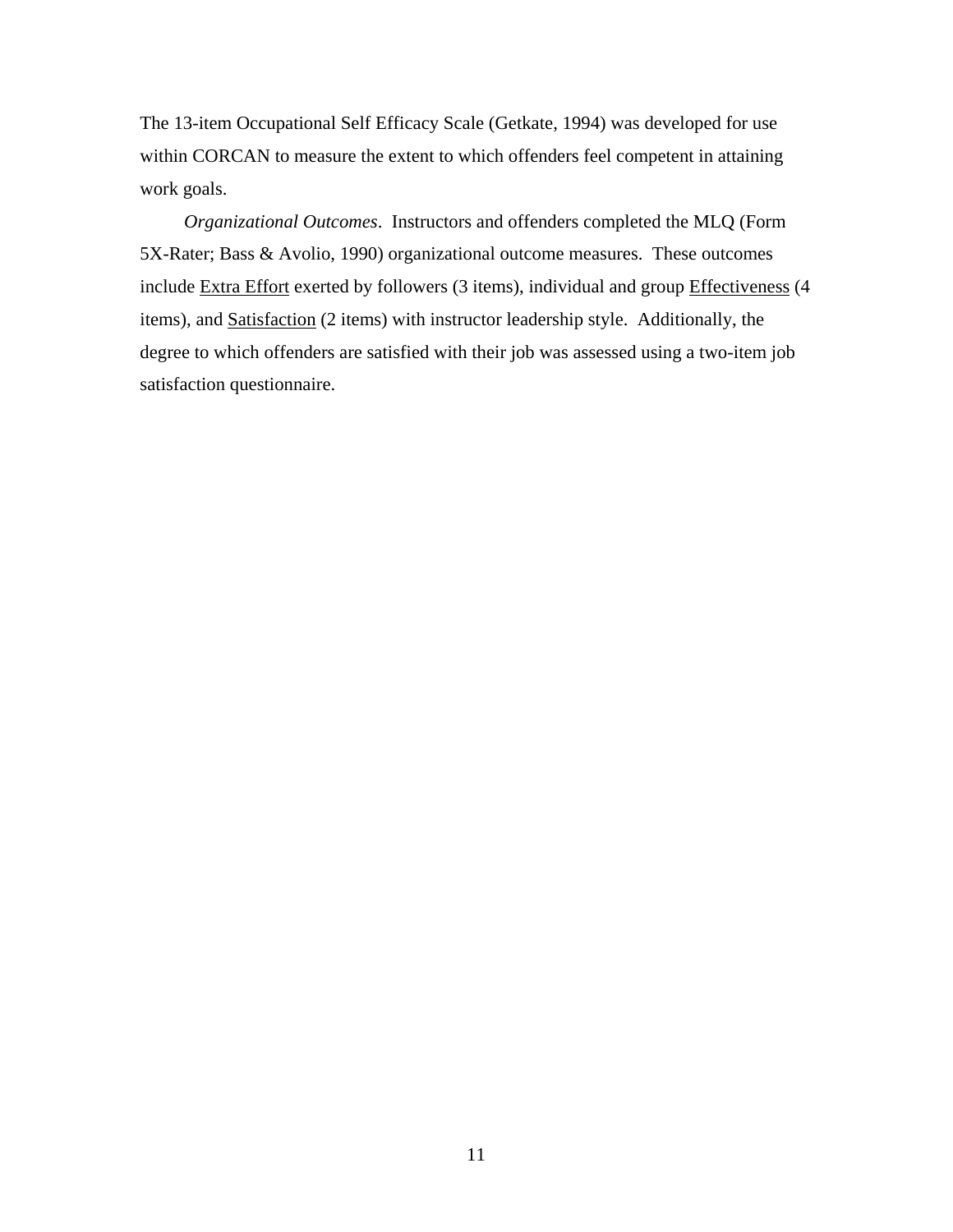#### **PROCEDURE**

<span id="page-17-0"></span>Pre-tests were conducted at each of the 17 participating CORCAN sites in the Atlantic, Quebec, Prairie and Pacific regions prior to initiating instructor leadership training. Instructors and offenders were provided with a description of the study and consent form, and requested to participate. Instructors who consented to participate were ensured that their leadership ratings and responses would not be released to their Operations Manager, to CORCAN, or other CSC staff (aside from the principal researchers). Likewise, offenders were ensured of the confidentiality of their responses (e.g., individual results would be available only to the researchers involved in the project, and would not be accessible by their instructors, Operations Managers, case management team, or other CSC or NPB staff). Offenders who agreed to participate signed the consent form and completed the instructor leadership and work attitudes questionnaires in a common area. Those offenders who were supervised by more than one instructor were asked to complete leadership ratings for each instructor. Instructors were requested to complete the consent form and leadership questionnaire in their offices. When testing was completed, offenders and supervisors were requested to place their respective forms in the envelopes provided, and to hand them to the researcher.

After pre-testing was completed at each institution, leadership training was provided to instructors. The training consisted of two half-day sessions, one day a week, for a period of five weeks. During the training day, institutional shops were closed down (with the exception of farms, in which case instructors received training on a rotating basis) and offenders did not report to work. Three months following the pre-test, the same battery of measures was administered to shop instructors and offenders.

The data were sent to the Research Branch, where they were entered into a SAS (1990) database created for the project. Offenders and instructors were assigned a subject number that was later used, in conjunction with the date of data collection, to match the post-tests with the pre-tests.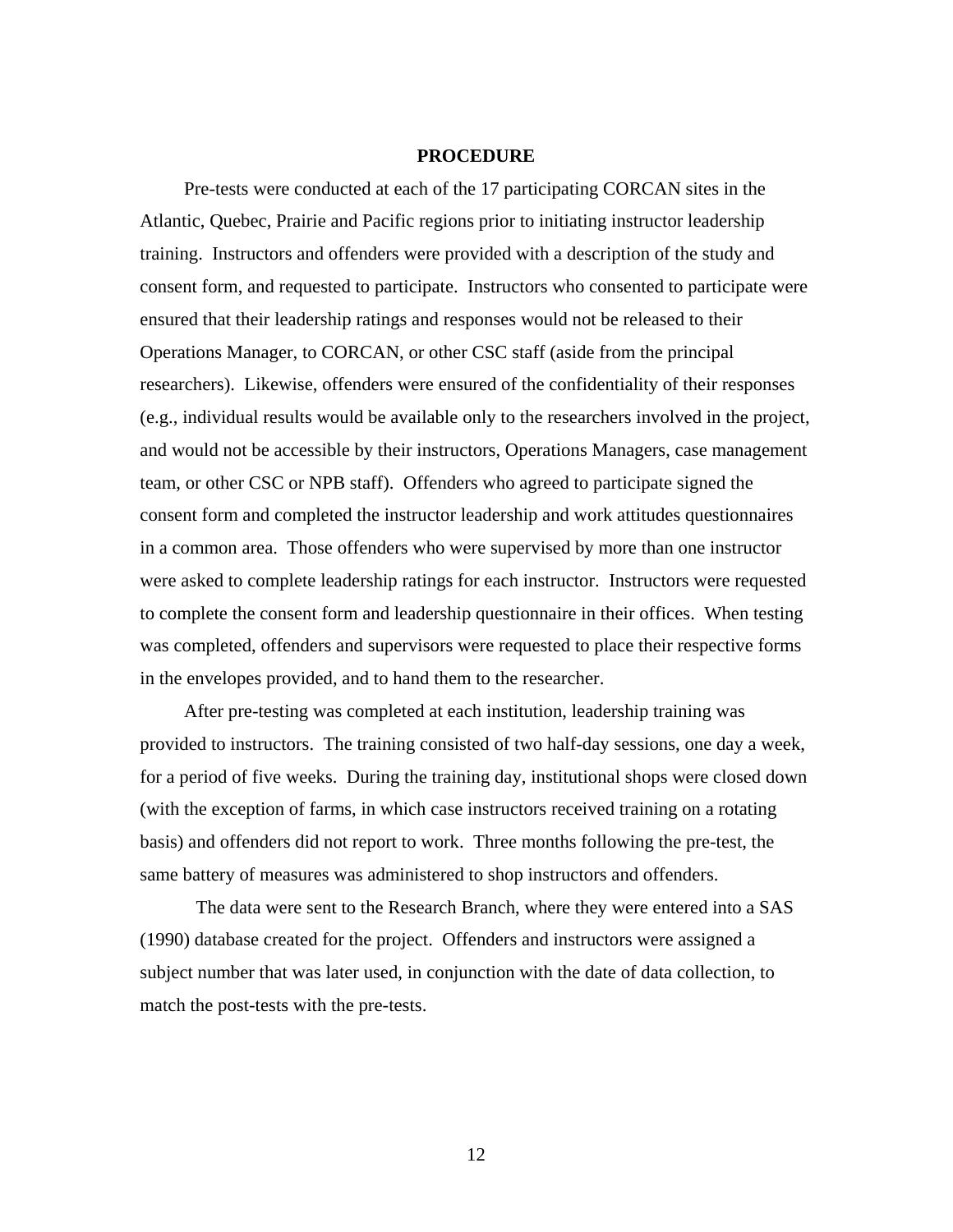#### **RESULTS**

### <span id="page-18-0"></span>**Study 1**

Preliminary analyses were conducted to clean the data and to examine the internal consistency of the variables. To facilitate analyses of the MLQ (Form 5X-Rater; Bass & Avolio, 1990) leadership scales, the subscales were collapsed to yield three profiles of leadership style with adequate internal consistency: transformational ( $\alpha = .94$ ), transactional ( $\alpha = .63$ ) and nonleadership ( $\alpha = .74$ ). The internal consistency for the other independent measure, the Credibility scale, replicated that found in the pilot study  $(\alpha = .96)$  conducted by Gillis (1994).

The <u>Job Involvement</u> and Work Involvement scales had adequate internal consistency ( $\alpha$  = .86 and .74, respectively), comparable to results reported by Kanungo (1982) in previous research. The internal consistency for the Intrinsic Job Motivation scale in the present study was somewhat lower ( $\alpha = .75$ ) than that reported by Warr, Cook and Wall (1979) in their initial exploration of the scale psychometric properties. In the present study, the Experienced Meaningfulness of Work and Experienced Responsibility for the Work scales (Hackman & Oldham, 1975) did not demonstrate high internal consistency, with alphas of .59 and .68, respectively. Nonetheless, the scales were retained in the analyses due to their theoretical link with leadership. Conversely, the internal consistency of the Occupational Self Efficacy scale (Getkate, 1994) was high  $(\alpha = .82)$ .

The organizational outcomes measures from the MLQ (Form 5X-Rater; Bass & Avolio, 1990): Extra Effort exerted by followers; individual and group Effectiveness; and Satisfaction with instructor leadership style, each demonstrated adequate internal consistency ( $\alpha = .75, .84,$  and .89, respectively). Additionally, the degree to which offenders are satisfied with their job was assessed using a two-item job satisfaction questionnaire ( $\alpha$  = .66).

Following these preliminary analyses, further analyses were conducted to explore the relationships between: (a) instructor leadership orientation and offenders' work attitudes; (b) leadership training and instructors' leadership orientation; and (c) instructor leadership training and offenders' work outcomes.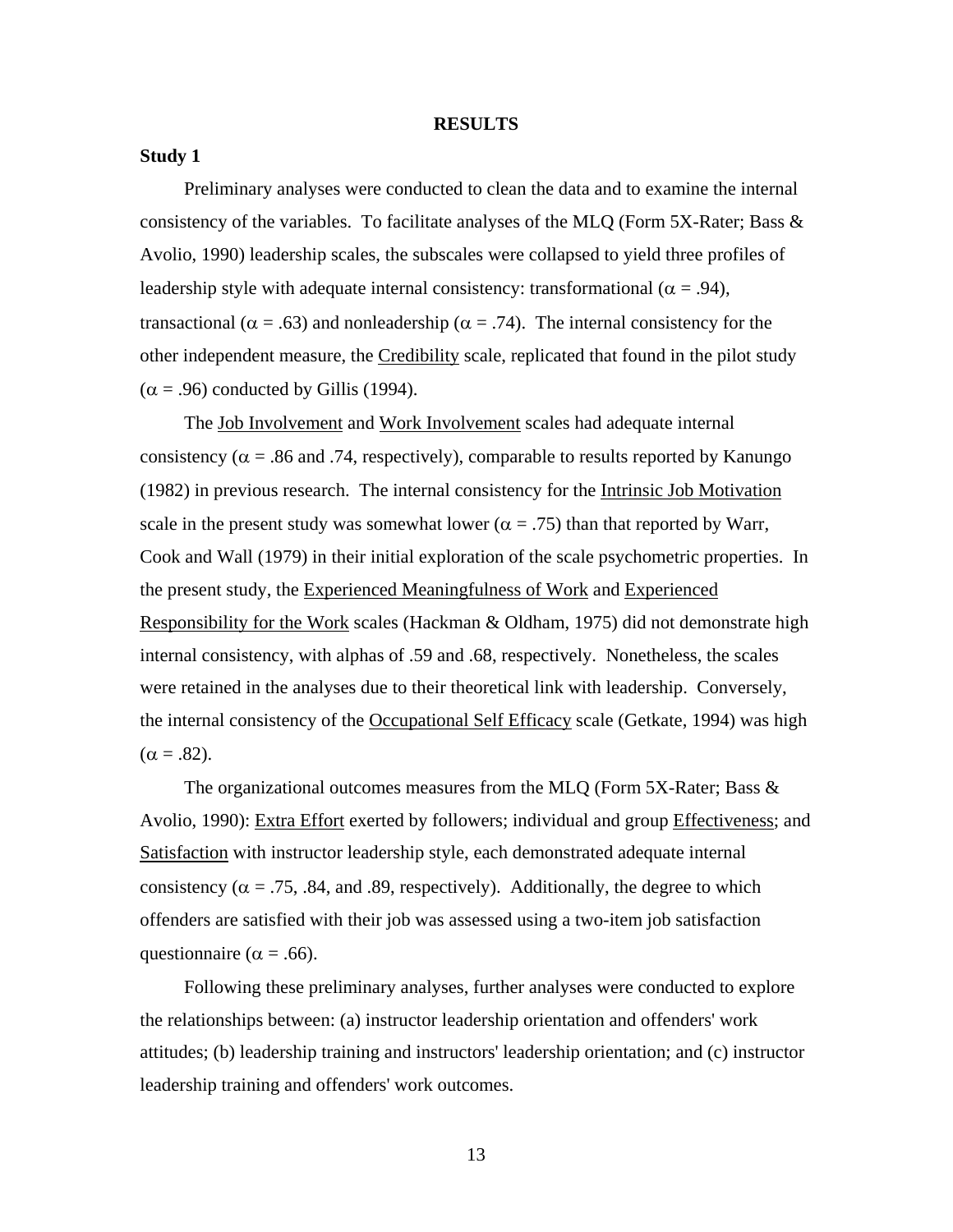# <span id="page-19-0"></span>*Instructor Leadership Orientation/Credibility and Offender Work Attitudes*

Before analyzing the data for relationships between instructor leadership and offender work attitudes, leadership scales were computed using the following procedure.

As previously described, offenders who were supervised by more than one instructor in a particular work location were requested to complete leadership profiles (MLQ; Bass & Avolio, 1990) for each instructor. Each of the profiles provides a rating for the instructor on transformational, transactional, and nonleadership behaviours, as well as organizational outcomes, including extra effort, effectiveness, and satisfaction with the instructor. Although the credibility scale is not part of the MLQ, the following procedure was also applied to its calculation.

To compute the overall scales, each scale required at least 50% item completion by each offender. Although the following procedure applies to the calculation of each leadership component (i.e., transformational, transactional, laissez-faire, credibility, and organizational outcomes), only the computation of the transformational scale will be described in detail. Each instructor was assigned a transformational score based on each offender's rating of the instructor on the transformational scale items (see Table 1, columns 2, 3, 4 and 5). An average score was then computed across the offender's instructors and assigned back to the offender (see Table 1, column 6). This procedure was adopted in compiling scores for each of the leadership-related scales for both preand post-tests.

| Offender |   | Supervisor 1 Supervisor 2 Supervisor 3 Supervisor 4 |   | Average                                           |
|----------|---|-----------------------------------------------------|---|---------------------------------------------------|
| Α        | 3 | 6                                                   |   | 4.5                                               |
| B        |   |                                                     | 5 | 3.0                                               |
| C        |   |                                                     | 4 | 2.0                                               |
| D        | 4 |                                                     |   | 4.0                                               |
| Total    |   |                                                     |   | Overall<br>average for<br>390 offender<br>ratings |

**Table 1 : Calculation of Transformational Leadership Scale**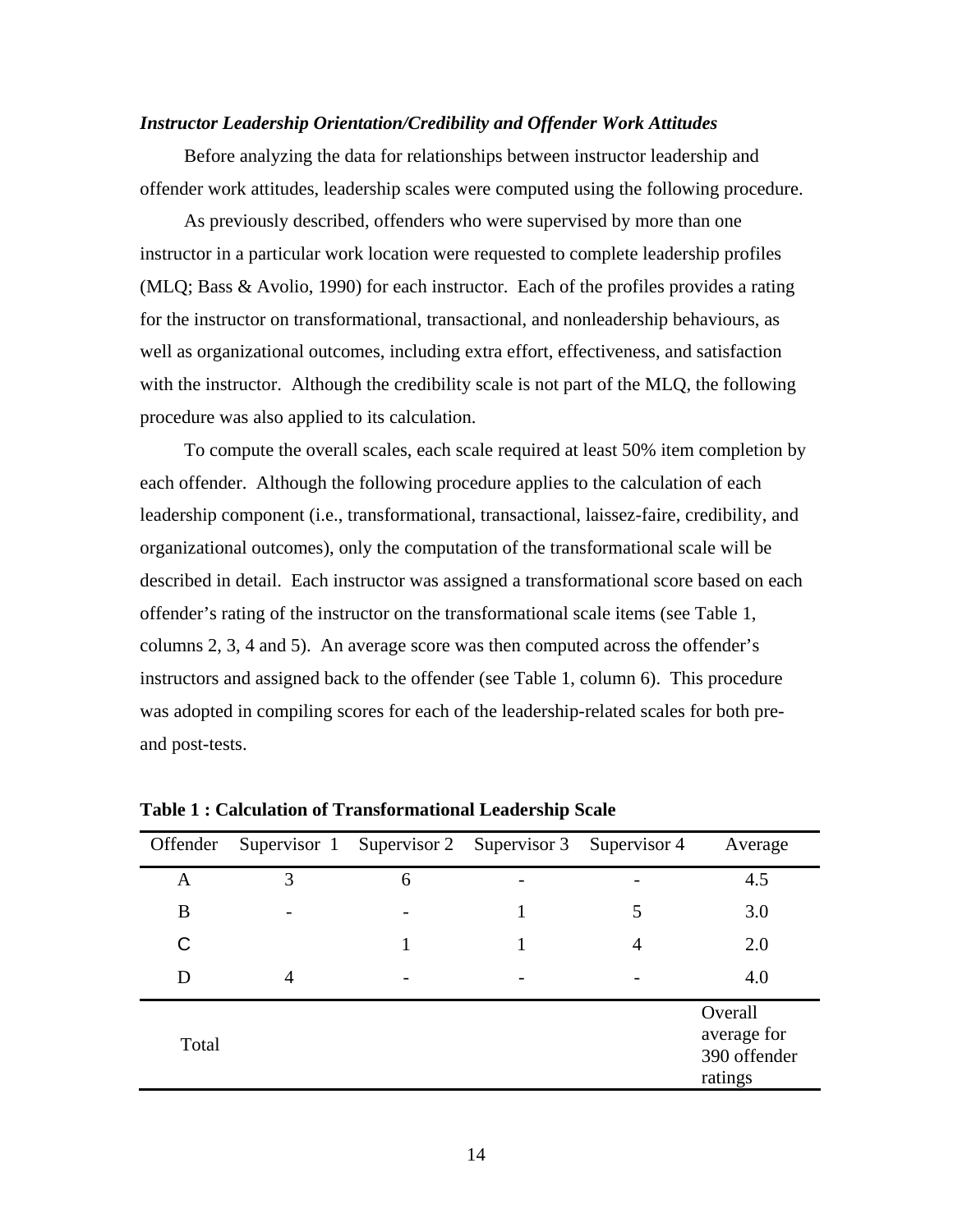<span id="page-20-0"></span>Once the leadership scales were computed, they were subjected to a number of statistical analyses. Although both instructors and offenders completed scales to assess instructor leadership styles, only the offender ratings of instructor leadership style and credibility were used in the analyses examining the relationship between leadership and offender work attitudes. Use of employee leadership ratings, rather than manager selfratings, is consistent with suggestions provided in the leadership literature, which indicates that generally, subordinate ratings provide a more accurate reflection of the actual leadership behaviours used by a manager.

First, a series of correlational analyses were conducted to examine relationships among the independent (leadership) and dependent variables (offender work attitudes and outcomes). As illustrated in Table 2, highly significant relationships were obtained between active leadership and organizational outcomes. Virtually identical correlations were obtained for transformational orientation and credibility with effectiveness, extra effort, and satisfaction with supervisor, with correlations ranging from .66 to .79. Although less strong, findings for transactional instructors were encouraging, with moderate positive correlations ranging from .25 to .32. The opposite findings were obtained for instructors exhibiting a nonleadership orientation. The higher instructors were rated on nonleadership, the lower offender ratings on organizational outcomes.

Results for job involvement were not in the hypothesized direction. Although positive relationships were obtained between the measures of involvement and leadership (transformational and transactional); and involvement and credibility, similar correlations were obtained for nonleadership and involvement.

The findings for intrinsic job motivation, however, were more consistent with that hypothesized. Transformational leadership and credibility were associated with higher levels of intrinsic job motivation than was a transactional orientation to leadership.

# **Table 2 : Correlations Between Leadership & Offender Work Outcome Measures**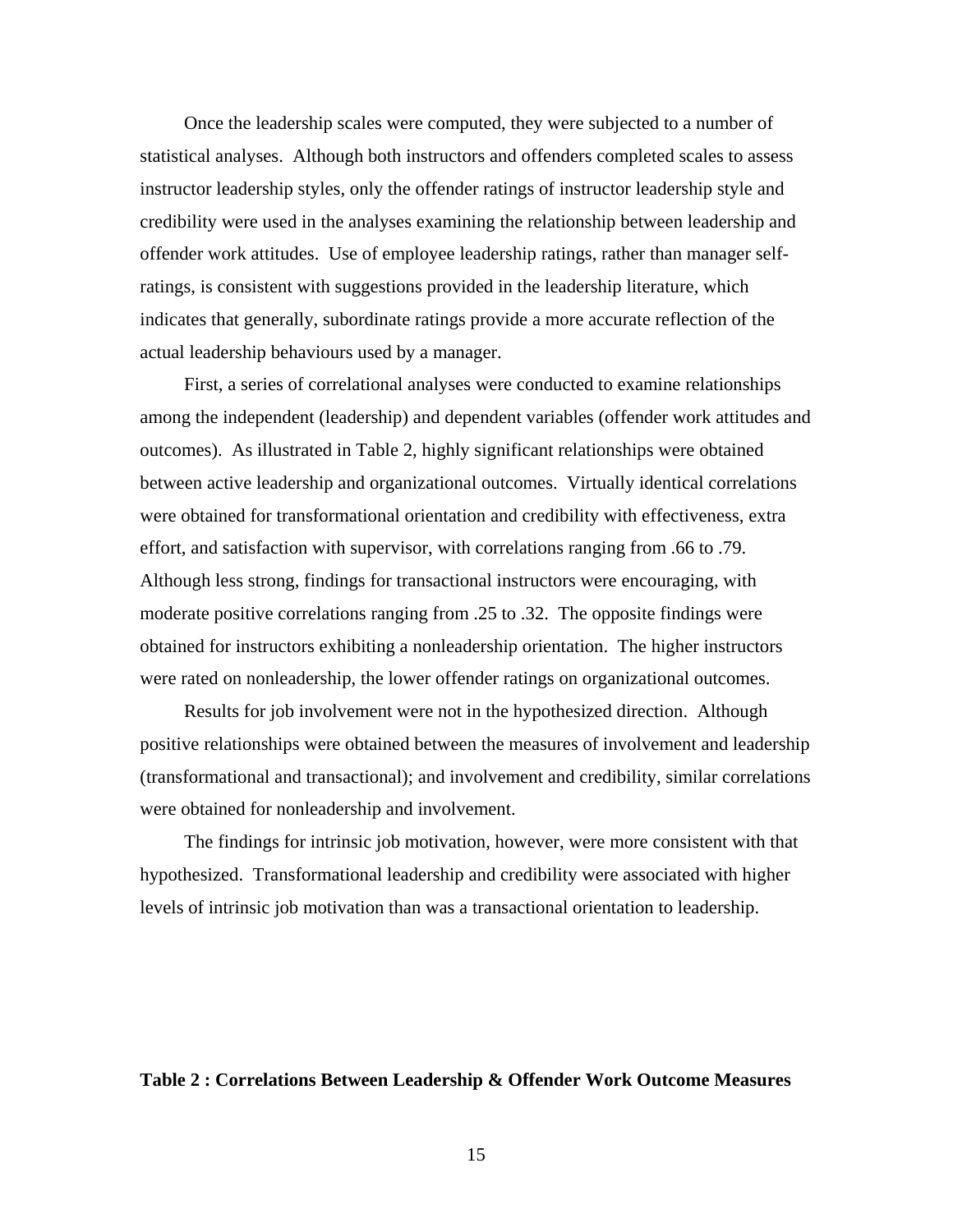| Work outcome measures           | Trans-<br>formational | Trans-<br>actional | Non-<br>leadership | Credibility |
|---------------------------------|-----------------------|--------------------|--------------------|-------------|
|                                 |                       |                    |                    |             |
| Job involvement                 | $.20**$               | $.22**$            | $.20**$            | $.25**$     |
| Work involvement                | .15                   | $.18*$             | .15                | .12         |
| Intrinsic job motivation        | $.37**$               | $.26**$            | .01                | $.40**$     |
| Meaningfulness                  | $.29**$               | $-.01$             | $-.17*$            | $.29**$     |
| Responsibility                  | $.34**$               | $.19*$             | $-.05$             | $.33**$     |
| Occupational self               | .08                   | $-.11$             | $-.33**$           | .12         |
| efficacy                        |                       |                    |                    |             |
| Job satisfaction                | $.35**$               | .03                | $-.14$             | $.42**$     |
| Effectiveness                   | $.83**$               | $.31**$            | $-.32**$           | $.71**$     |
| Extra effort                    | $.79**$               | $.32**$            | $-.17*$            | $.66**$     |
| Satisfaction with<br>instructor | $.77**$               | $.25**$            | $-.29**$           | $.75***$    |

Note. n's range from 343 to 436. The Bonferroni procedure was used to set the alpha level at .001 to control for Type I errors. p≤.001\* p≤.0001\*\*

The occupational self efficacy measure only associated with a nonleadership orientation, with higher ratings on nonleadership associated with lower levels of perceived self efficacy.

Finally, the higher the ratings on transformational leadership and credibility, the higher offenders' reported level of job satisfaction. As expected, a negative trend was noted for the relationship between nonleadership orientation and job satisfaction.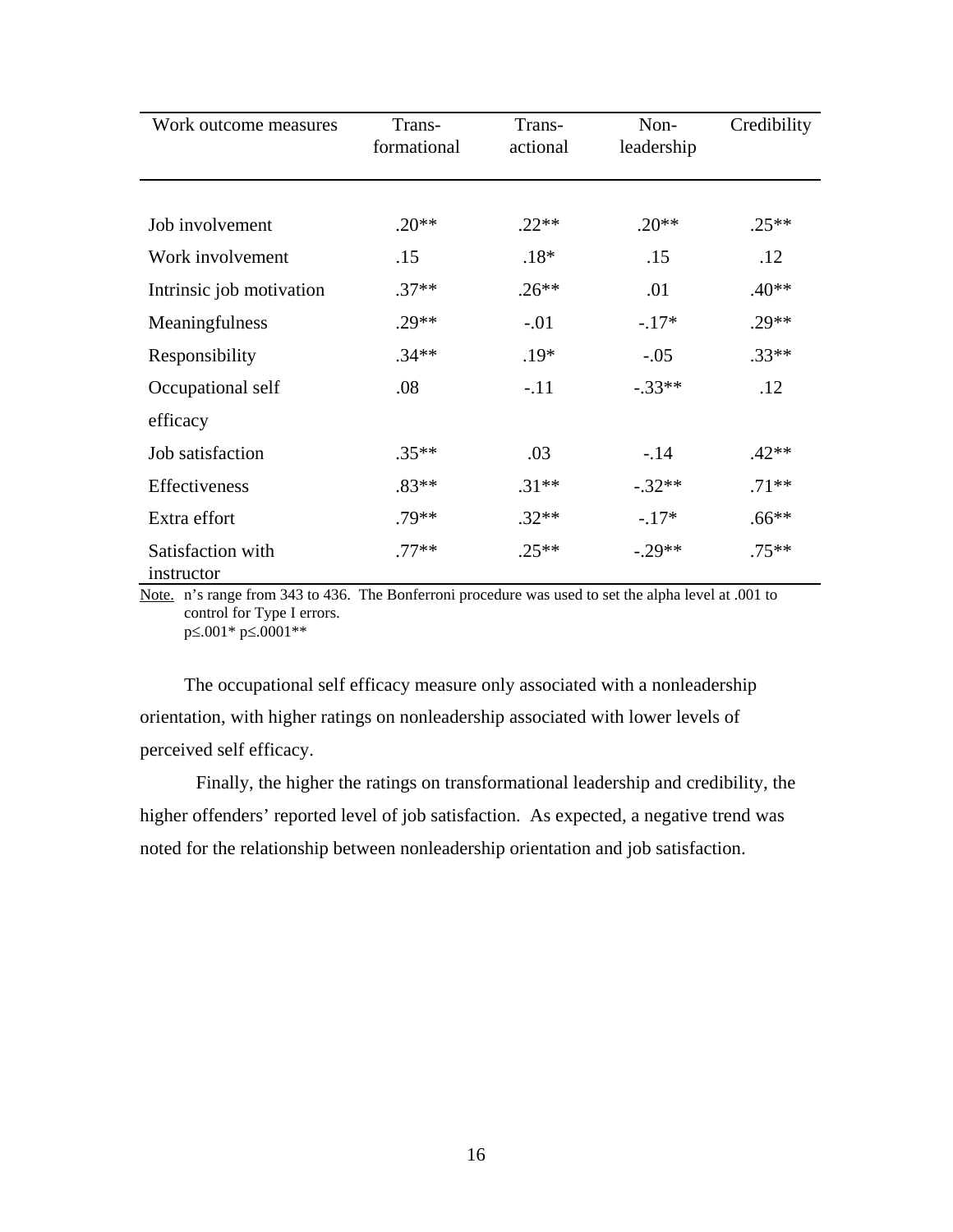# <span id="page-22-0"></span>*Leadership Training and Instructor Leadership Styles*

The second issue addressed by the study was whether leadership training contributed to a change in instructor leadership profiles. These analyses are limited by the very small number of instructors who participated in the post-test, relative to the pretest (85% attrition). Additionally, only approximately one fifth of the offenders who initially consented were available to participate in the post-test session (82% attrition). Table 3 presents the mean scores reported by offenders and instructors on the transformational, transactional and nonleadership measures. Results from t-tests examining differences between the means of the pre- and post-tests on leadership styles are also presented.

| Leadership measures       | Pre-<br>training<br>score | $\mathbf n$ | Post-<br>training<br>score | $\mathbf n$ | t-test |
|---------------------------|---------------------------|-------------|----------------------------|-------------|--------|
| <b>Instructor ratings</b> |                           |             |                            |             |        |
| Transformational          | 3.87                      | 97          | 4.27                       | 13          | $**$   |
| Transactional             | 2.96                      | 97          | 2.93                       | 13          | ns     |
| Nonleadership             | 1.74                      | 97          | 1.60                       | 12          | ns     |
| <b>Offender ratings</b>   |                           |             |                            |             |        |
| Transformational          | 3.35                      | 390         | 3.24                       | 69          | ns     |
| Transactional             | 2.73                      | 389         | 2.52                       | 69          | ns     |
| Nonleadership             | 1.63                      | 390         | 1.68                       | 69          | ns     |

#### **Table 3 : Mean leadership Scores Pre- and Post-Training**

# Note.  $*_{p} < .01$

As Table 3 demonstrates, no significant differences were noted in offender ratings of instructor leadership styles from pre- to post-test. Instructor self-ratings on transformational leadership, however, were higher on the post-test, indicating that they endorsed more items that reflect this leadership style after training. Their self-ratings on transactional leadership post-test were consistent with pre-test ratings. Although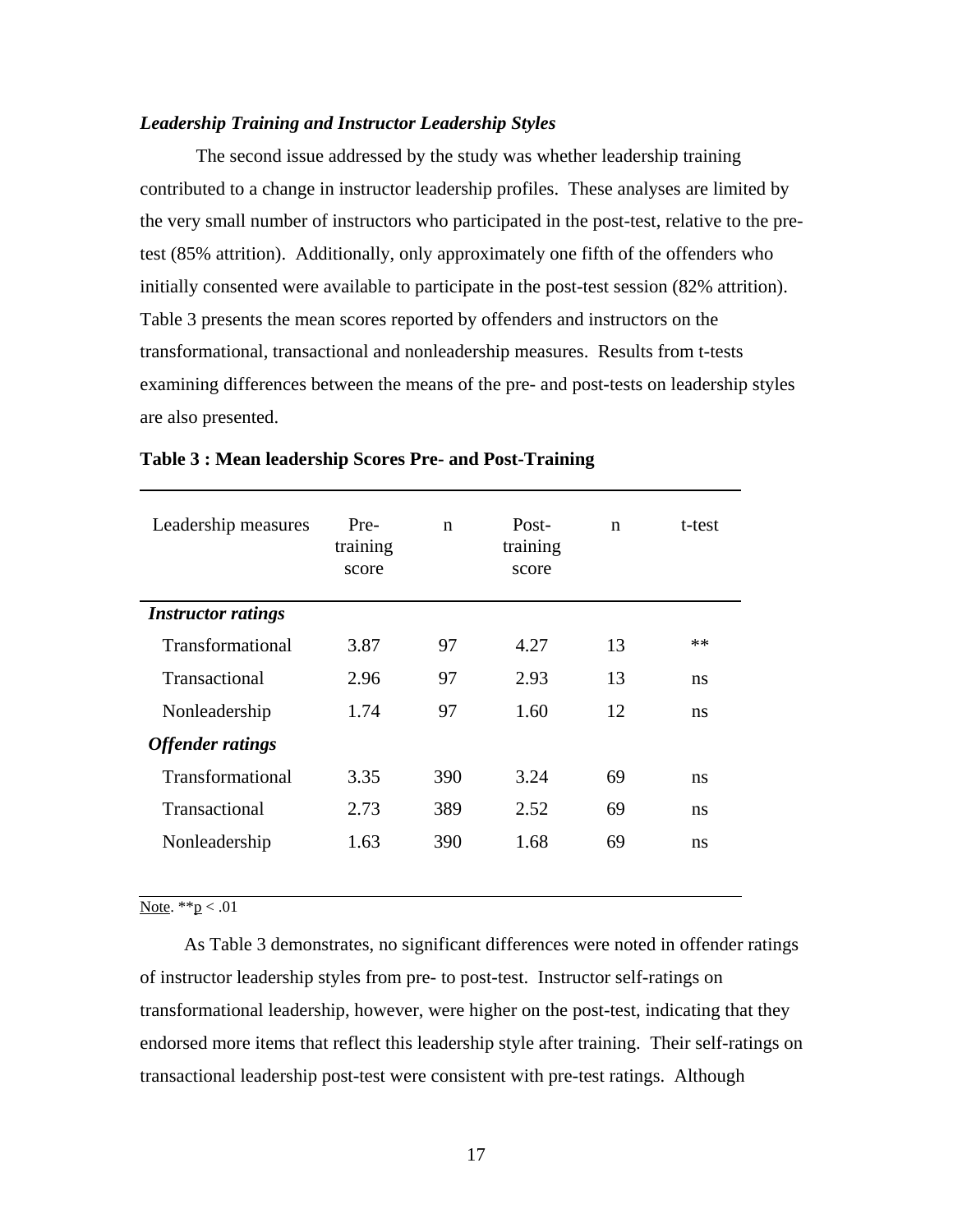<span id="page-23-0"></span>instructors rated themselves lower on nonleadership at post-test, these differences were not significant. Notably, offender ratings did not reflect similar improvements.

# *Leadership Training and Offender Work Attitudes*

As no significant change was noted for instructor leadership style, the following section only presents information on offender work attitudes. To assess whether mean scores differed significantly from pre- to post-test, t-tests were conducted. After controlling for the number of analyses conducted, no differences were statistically reliable, indicating no change on the measures from the pre- to post-test period.

| Work attitudes                  | Pre-training<br>score | Post-training<br>score | t-test |
|---------------------------------|-----------------------|------------------------|--------|
| Job involvement                 | 2.89                  | 2.76                   | ns     |
| Work involvement                | 3.06                  | 2.91                   | ns     |
| Intrinsic job motivation        | 5.61                  | 5.57                   | ns     |
| Meaningfulness                  | 4.96                  | 4.82                   | ns     |
| Responsibility                  | 4.92                  | 4.82                   | ns     |
| Occupational self efficacy      | 5.73                  | 5.77                   | ns     |
| Job satisfaction                | 5.97                  | 5.97                   | ns     |
| Effectiveness                   | 3.91                  | 3.72                   | ns     |
| Extra effort                    | 3.43                  | 3.42                   | ns     |
| Satisfaction with<br>instructor | 4.11                  | 3.84                   | ns     |

**Table 4 : Mean Scores on Offender Work Attitudes Pre- and Post-Training** 

Note. n's range from 348-435 for the entire sample pre-training scores. N's range from 45-72 for offenders who participated in the post-test.

Further analyses were conducted to explore whether any differences existed between offenders who completed only the pre-test, and those who remained to complete the post-test. Data was available for 35 offenders who completed the pre- and post-test, and for 176 offenders who participated only in the pre-test. Although the age of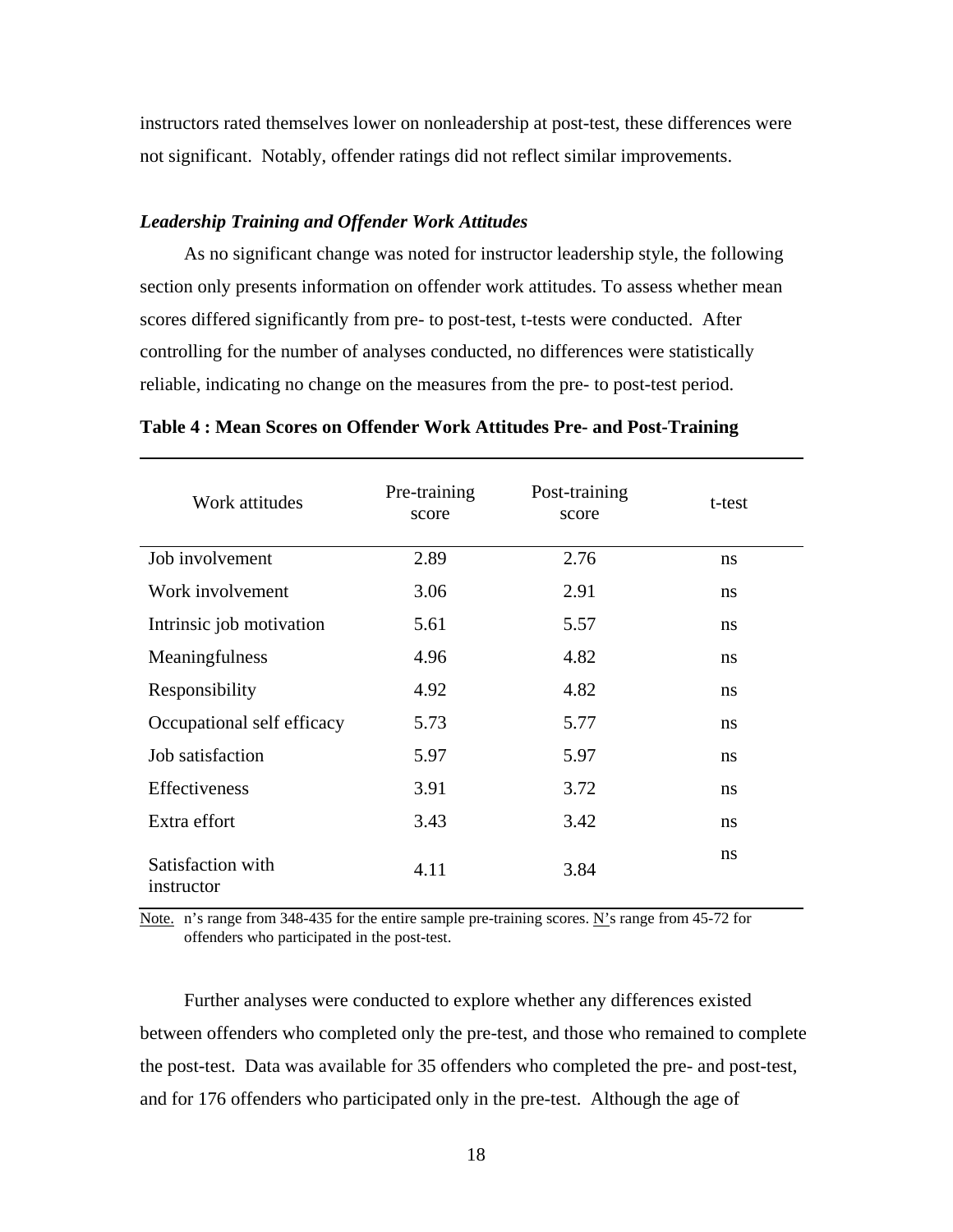offenders who completed both pre- and post-test differed (36 versus 37 years at pre-test), no further differences were noted.

Offenders who completed the post test were compared to offenders who completed only the pre-test, to assess if differences existed in their overall risk and need levels at intake assessment. The two groups did not differ on their mean scores on various measures of risk, including: criminal history risk rating, offense severity rating, sex offender history, Statistical Information on Recidivism (SIR; Nuffield, 1982) score rating, overall risk rating and overall needs rating derived from the OIA protocol (Motiuk, 1997; Taylor, 1997).

Finally, offenders were compared on various employment-specific domains. No differences were noted on the following employment factors: number of employment needs identified at intake, overall employment need rating, lack of skill/area/trade/profession, lack of employment history, unemployment history, unstable job history, lack of initiative, and employment program participation during incarceration.

Additionally, scores were examined on different work attitudes to ascertain if the groups differed on the various work attitudes at the time of pre-testing. Although no differences were noted on the majority of the work attitude measures, the groups differed on work involvement and meaningfulness of work at pre-test, with offenders who completed both pre- and post-test reporting higher levels on each measure at pre-test.

Although the groups generally did not differ at intake on demographic, risk/need factors, and work attitudes, results from the post-test are not necessarily generalizable to the entire sample, due to the extremely high attrition rate.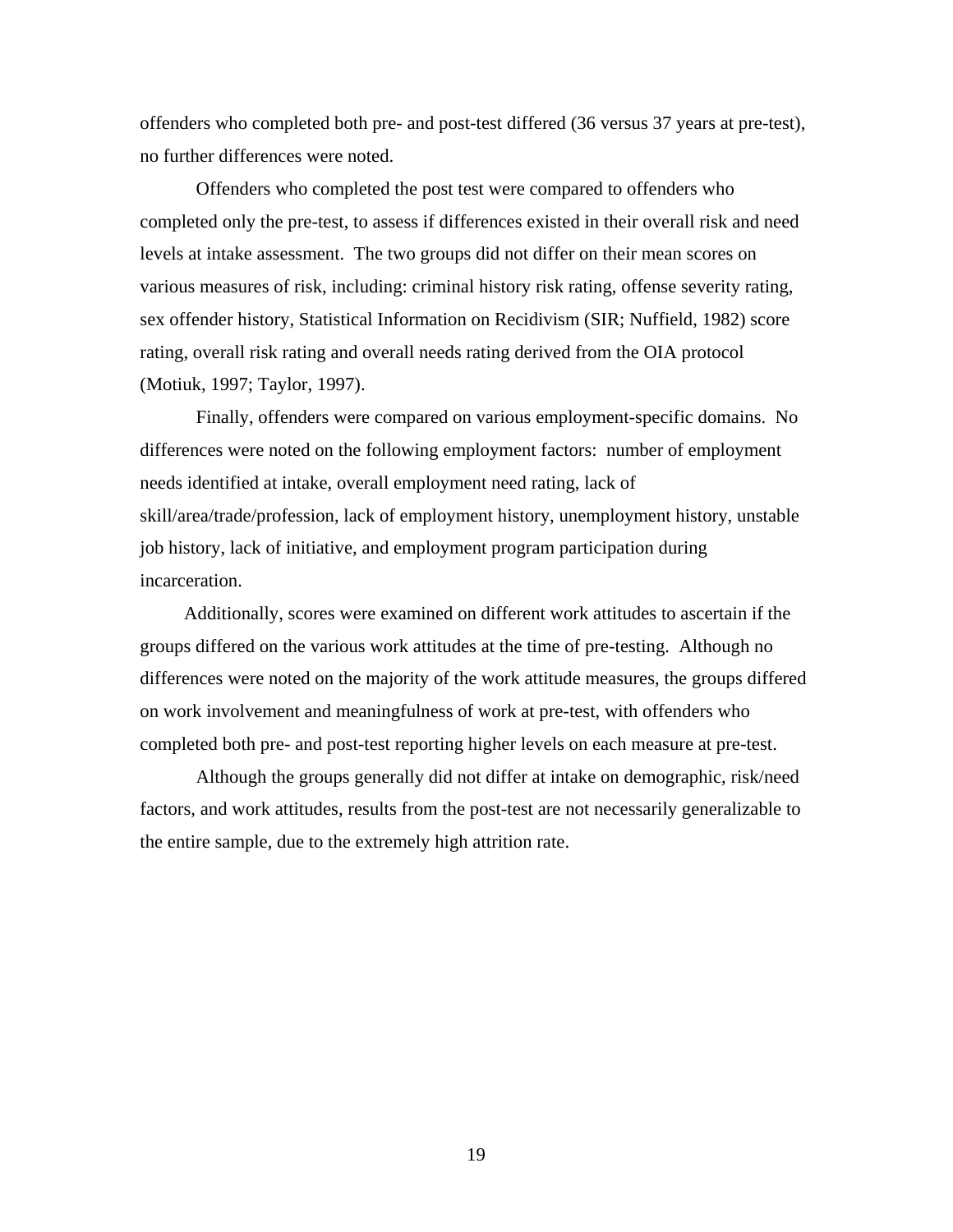# **Study 2**

A second study was conducted in the remaining CORCAN shops<sup>[1](#page-25-0)</sup> that did not participate in the initial leadership training, in an attempt to address some of the methodological problems from the first study. It is postulated that the first study did not allow for an adequate length of time to assess attitudinal changes and behavioural changes that reflect the effect of leadership training; the follow-up period was increased to one year in the second study. However, a post-assessment was conducted at three months following pre-testing to allow for preliminary assessment of change in offender attitudes and instructor behaviour immediately following instructor leadership training. The second leadership study also incorporated a control group of instructors who did not receive leadership training and offenders who work with these instructors; this control group completed pre-and post-tests, in an attempt to better isolate the effects of training on instructors and offenders who participated in the training group (see study design in the Appendix).

An additional limitation of the evaluation concerned the fact that the questionnaire used to collect information on leadership style was not fully consistent with the leadership training provided. The front line leadership<sup>2</sup> modules used in the training focus on interpersonal skills development and managing individual performance, which do not specifically address the transformational, transactional and nonleadership typologies contained within the MLQ (Bass & Avolio, 1990), although they assess components of transformational and transactional leadership. More specifically, the following components of the front line leadership training system were used to train instructors:

*Your Role and the Basic Principles, Giving Constructive Feedback, Getting Good Information From Others, Getting Your Ideas Across, Dealing with Emotional Behaviour, Establishing Performance Expectations, Developing Job Skills, Taking* 

 $\overline{a}$ 

<span id="page-25-0"></span><sup>&</sup>lt;sup>1</sup> The first study (summarized in this report) was conducted in the Atlantic, Quebec, Prairies and Pacific regions. Because no changes in offender attitudes and staff attitudes/behaviour were found, numerous revisions were proposed for the second study involving instructors and offenders working in the Ontario region.

<span id="page-25-1"></span> $2^2$  © Zenger-Miller, Inc. (1986)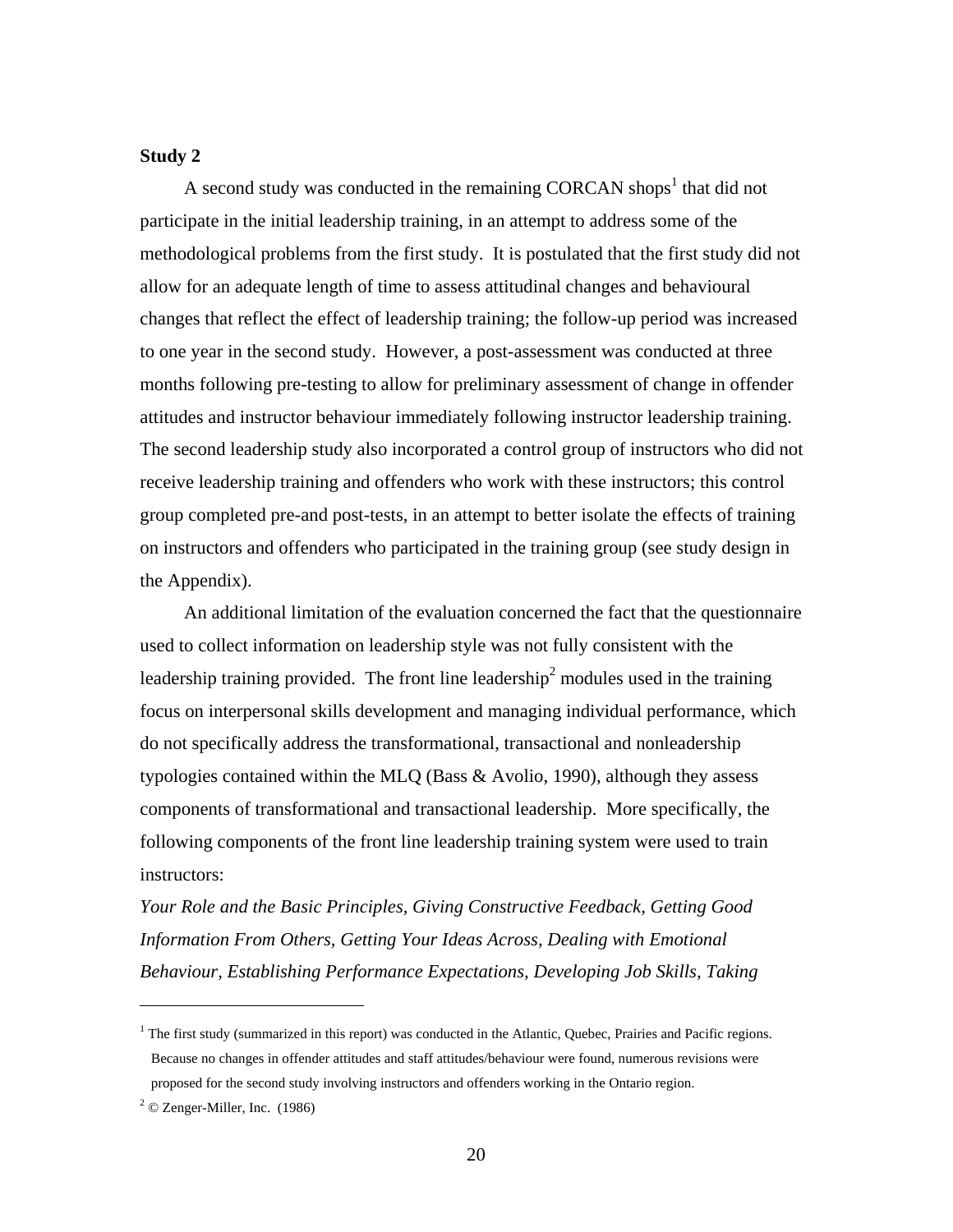# *Corrective Action, Recognizing Positive Results, and Coaching for Optimal*

*Performance.* For the second study, a new leadership measure was compiled to reflect the content of the leadership training and was completed by instructors and offenders. It was anticipated that this scale would be more sensitive to change resulting from the training. Furthermore, in order to compare the revised study results to those obtained in the first study, the credibility scale (which is strongly related to the transformational leadership scale) was included in the assessment battery for the Ontario study.

Unfortunately, leadership training in the Ontario region was not completed, and additional operational difficulties rendered adherence to the new study design impossible. Additionally, attrition rates at three months were again extremely high for both instructors and offenders, which further comprised the integrity of this research. Given these difficulties, it was not possible to conduct meaningful analyses with the data collected in the second study.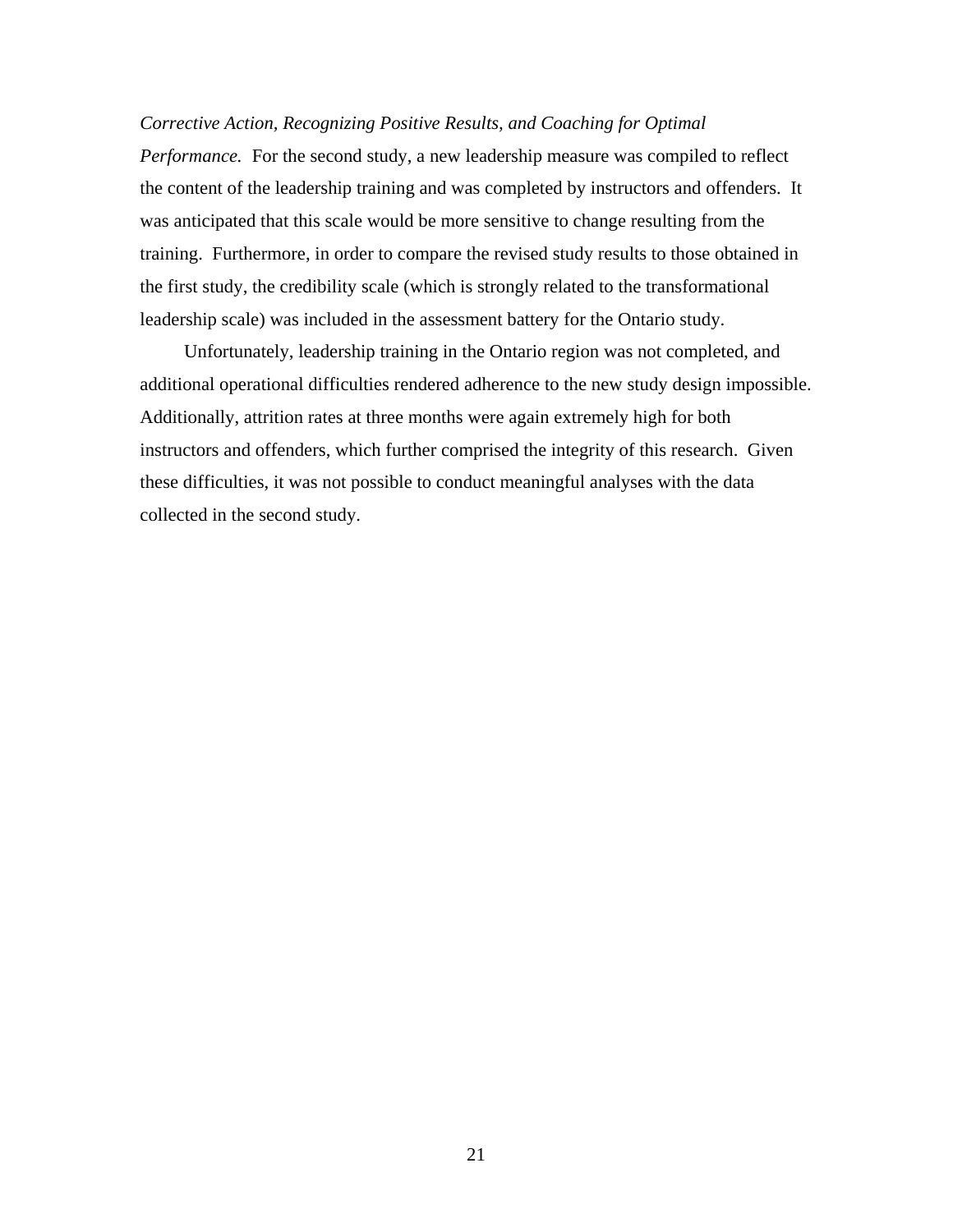### **DISCUSSION**

<span id="page-27-0"></span>This study yielded important information on the impact of leadership training for instructors. Although intended to increase the use of active leadership styles among instructors, the training did not effect change in offender perceptions of instructor's use of such leadership behaviours. Concomittently, no change in offender-reported work attitudes was noted. Importantly, however, instructors endorsed more transformational items on the post-test, indicating, minimally, an increased awareness of factors that comprise transformational leadership.

It is important to note that although the study did not provide evidence of change in instructor leadership behaviours or offender work attitudes, this research replicated results from the pilot leadership project (Gillis, 1994), which found a relationship between instructor leadership styles and offender work attitudes. Thus, replication of these pilot findings contributes to enhancement of the correctional literature on staff attitudes and behaviour and their influence on offenders.

The Correctional Service of Canada's Mission Statement identifies staff as important role models in promoting change among offenders. This study provides additional insights into the various ways in which staff contribute to offender outcomes, particularly in terms of the types of attitudes staff are capable of influencing. Given this influence, and the expectation that staff serve as effective intervention agents, training for correctional staff should expand beyond leadership training in isolation to a more holistic approach that encompasses effective intervention techniques and methods of dealing with a correctional population. Such an approach recognizes the dual role of instructors as teacher and correctional agent and acknowledges that a systematic, integrated strategy is required to promote the enhancement of instructor leadership style and offender work attitudes.

Several explanations may be proposed to account for the lack of change on the offender-rated measures. First, perhaps the follow-up period in the first study may have been insufficient to allow for change in work attitudes among offenders or behavioural change among instructors. In the attempt to maximize the number of post-tests collected from offenders, the second set of questionnaires was administered only three months following the pre-test. One of the reasons for the apparent lack of change on the post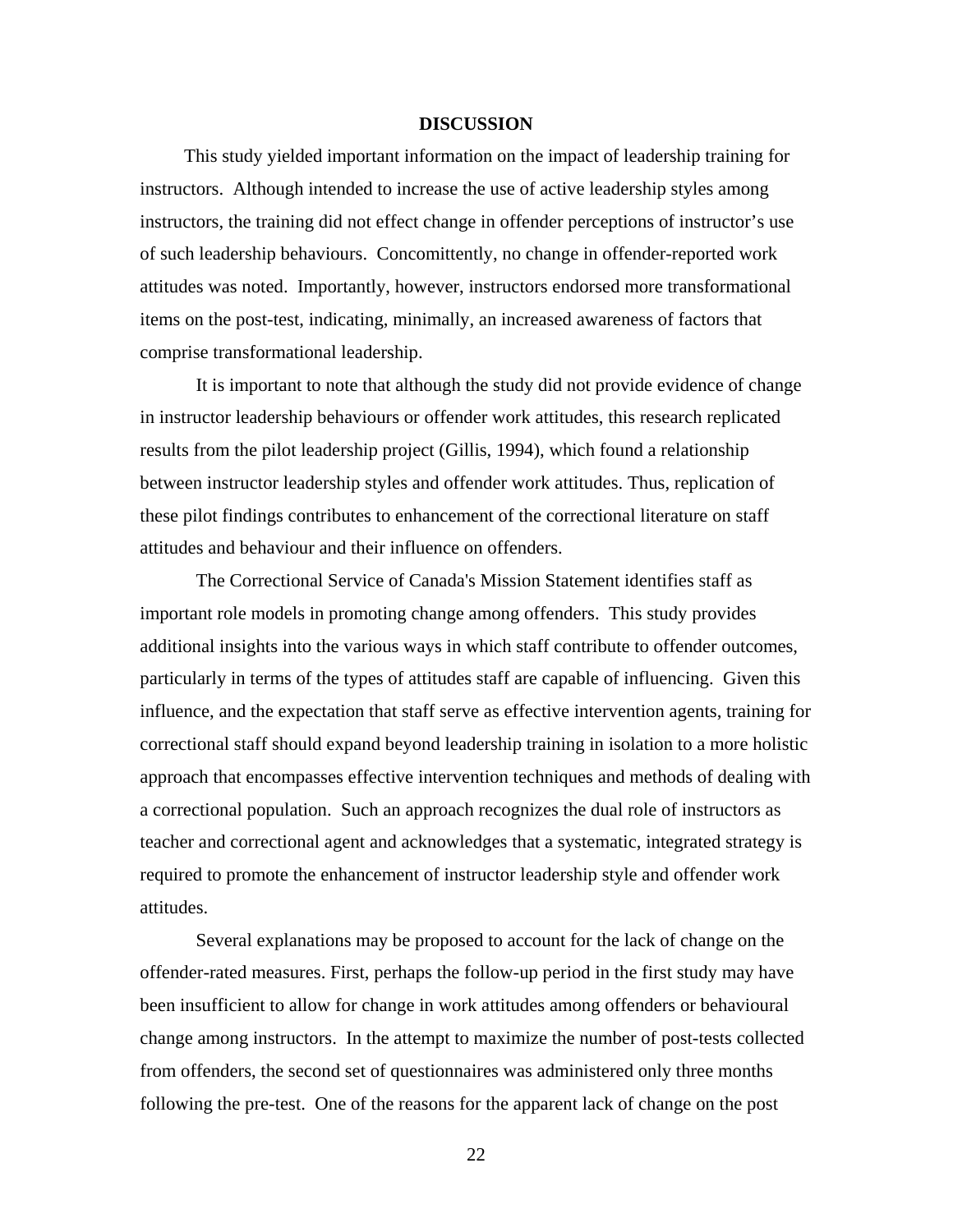measures could be that in the attempt to limit attrition, the study did not allow sufficient time to evidence attitudinal change among offenders and behavioural change among instructors. Also, the attrition rate was extremely high (exceeding 80%) for both instructors and offenders. Use of a three-month pre-post data collection period still resulted in a small number of participants at the time of post-testing, contributing to limitations in the interpretations that can be drawn.

Furthermore, to truly assess the impact of instructor leadership training on offenders, it is preferable to include a control group of instructors who do not receive training, and include assessment of instructor leadership behaviours and offender work attitudes within this group.

The cross-sectional nature of the data in this research, although useful in identifying relationships between instructor leadership and offender work attitudes, makes it difficult to disentangle the direction of influence of instructor leadership and the enhancement of offender work attitudes. Future research on offender work attitudes should adopt a prospective approach, accounting for attitudes upon entry to CORCAN, and upon leaving the work location. Such a longitudinal approach will be possible with the advent of a new offender evaluation form, the *Offender Employability Evaluation*  (Correctional Service of Canada), which will assist in tracking change in behavioural indicators of offender employability factors over time.

Additionally, the sample was comprised largely of offenders with stable educational backgrounds and employment history (as reported by offenders), which is not reflective of most federal offenders. It is important to consider such client characteristics when evaluating programs, as they may moderate the apparent impact of the intervention. For example, one would expect that offenders with a stable employment history would hold positive attitudes toward work. Thus, the type of leadership style used by the instructor may not have as much of an impact on this group as it would with offenders who have little employment experience and who therefore derive more benefits from a transformational approach. Future research should include a more comprehensive measure of employment history before incarceration, which would be useful in more detailed analyses of the impact of CORCAN programming on offenders.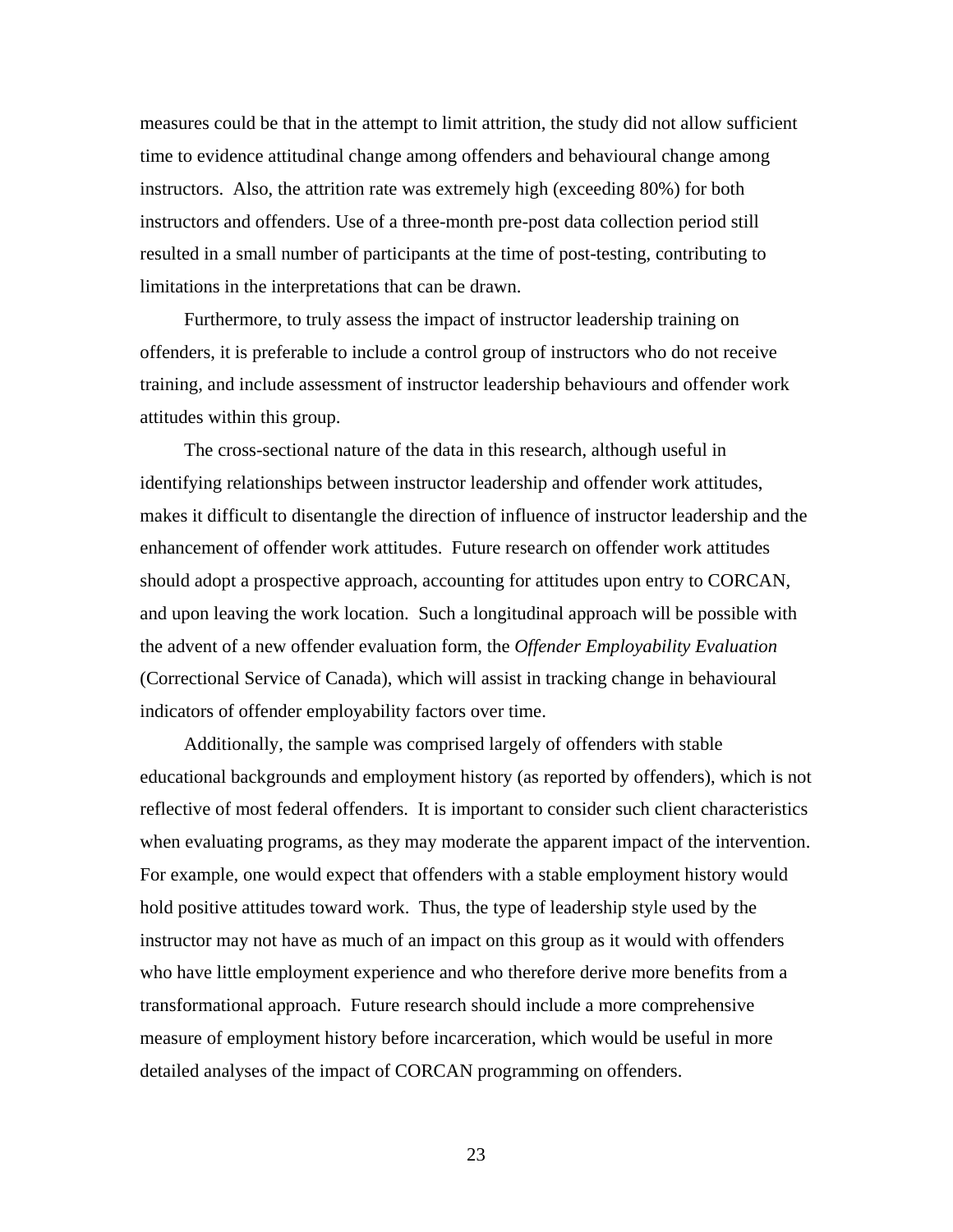Another issue that is important to consider in this type of evaluative research is offender program participation. Most offenders reported participating in numerous programs during incarceration (e.g., Cognitive Living Skills). It may be that program impacts are due to one specific program, or a combination of programs that address a variety of the offenders' criminogenic needs. Future research with CORCAN, as with any program evaluation, must consider the influence of offenders' participation in other correctional programs.

Finally, the work attitudes database constructed for this study provides the opportunity to explore important theoretical and applied questions. No research has yet systematically explored how offender work attitudes impact upon safe community reintegration. However, a recent study (Gillis, Motiuk, & Belcourt, 1998) demonstrated that among former CORCAN participants on conditional release, those who were employed during the first six months of release were less likely to recidivate than offenders who were unemployed. The work attitudes database created for the current project allows for follow-up of offenders in the community, thus extending our potential for an increased understanding of factors that contribute to offender employability and reintegration in the community.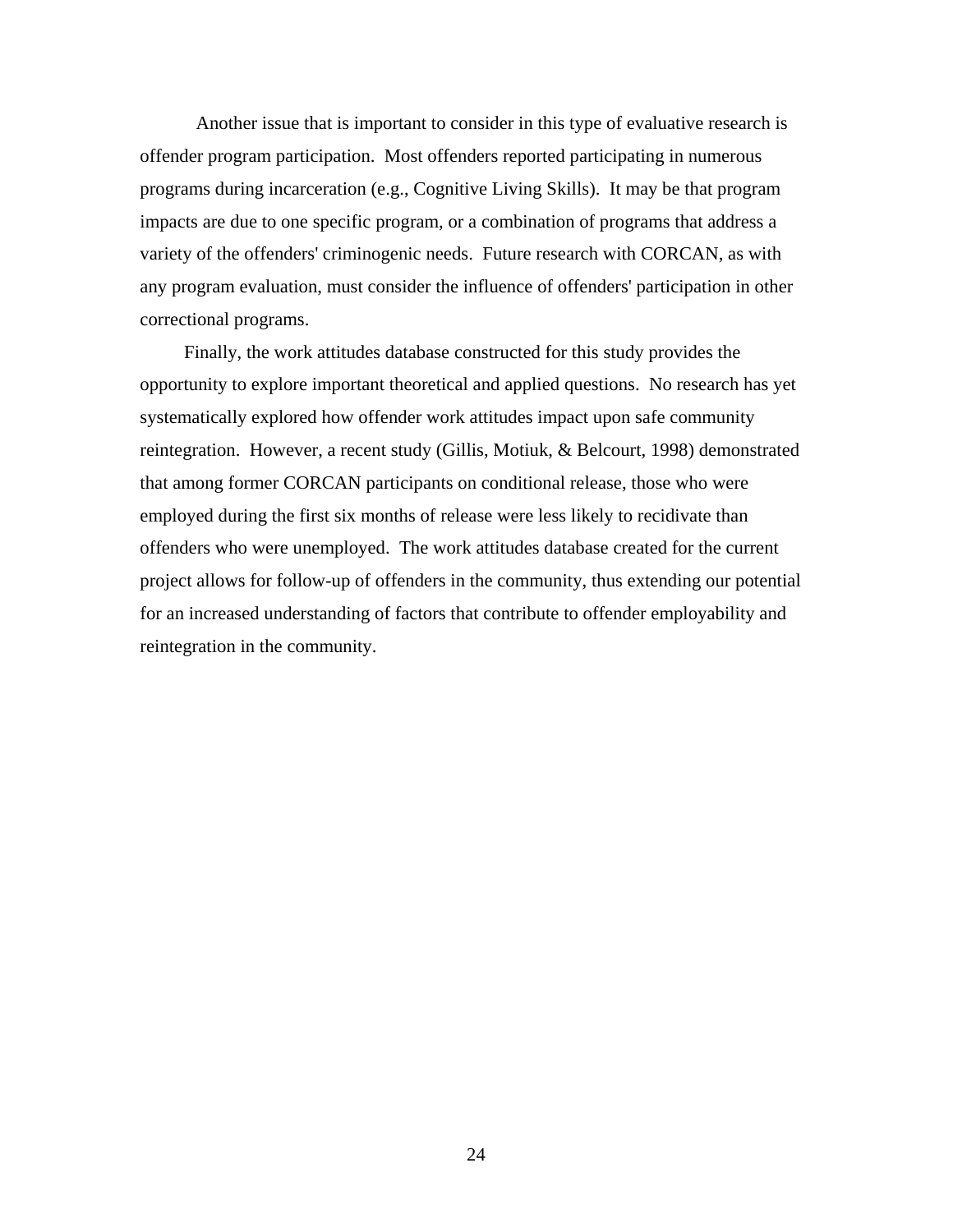#### **REFERENCES**

<span id="page-30-0"></span>Andrews, D.A., Bonta, J., & Hoge, R. (1990). Classification for effective rehabilitation: Rediscovering psychology. *Criminal Justice and Behavior, 17*, 19-52.

Andrews, D. A., & Bonta, J. (1998). *The psychology of criminal conduct* ( $2<sup>nd</sup>$  ed.). Cincinnati: Anderson.

Bass, B.M. (1985). Leadership: Good, better, best. *Organizational Dynamics, 13*, 26-40.

Bass, B. M. (1990). From transactional to transformational leadership: Learning to share the vision. *Organizational Dynamics, 18*, 19-31.

Bass, B. M., & Avolio, B. J. (1990). *The Multifactor Leadership Questionnaire*. Palo Alto, CA: Consulting Psychologists Press.

Brown, S. L. (1998). Dynamic factors and recidivism: What have we learned from the Case Needs Review Project? *Forum on Corrections Research, 10 (3),* 46-51.

 CORCAN. *Offender Employability Evaluation*. Available from CORCAN, Ottawa, Ontario, Canada.

Correctional Service of Canada. (1994). *The Correctional Strategy*.

Crookall, P. S. (1989). *Leadership in prison industry*. Unpublished doctoral dissertation, School of Business Administration, University of Western Ontario.

Erez, E. (1987). Rehabilitation in justice: The prisoner's perspective. *Journal of Offender Counselling, Services and Rehabilitation, 11*, 5-19.

Fabiano, E., LaPlante, J., & Loza, A. (1996). Employability: From research to practice. *Forum on Corrections Research, 8 (1),* 25-28.

Gendreau, P., Goggin, C., & Gray, G. (1998). Case need domain: "Employment". Forum on Corrections Research, 10 (3), 16-19.

Gendreau, P., Little, T., & Goggin, C. (1996). A meta-analysis of the predictors of adult offender recidivism: What works! *Criminology, 34*, 575-607.

Getkate, M. (1994). *The CORCAN work attitude survey: Final report.* Ottawa: CORCAN, Correctional Service Canada.

Getkate, M., & Gillis, C. (1993). *The Credibility Rating Scale*. Unpublished scale, Research Branch, Correctional Service Canada, Ottawa, Ontario.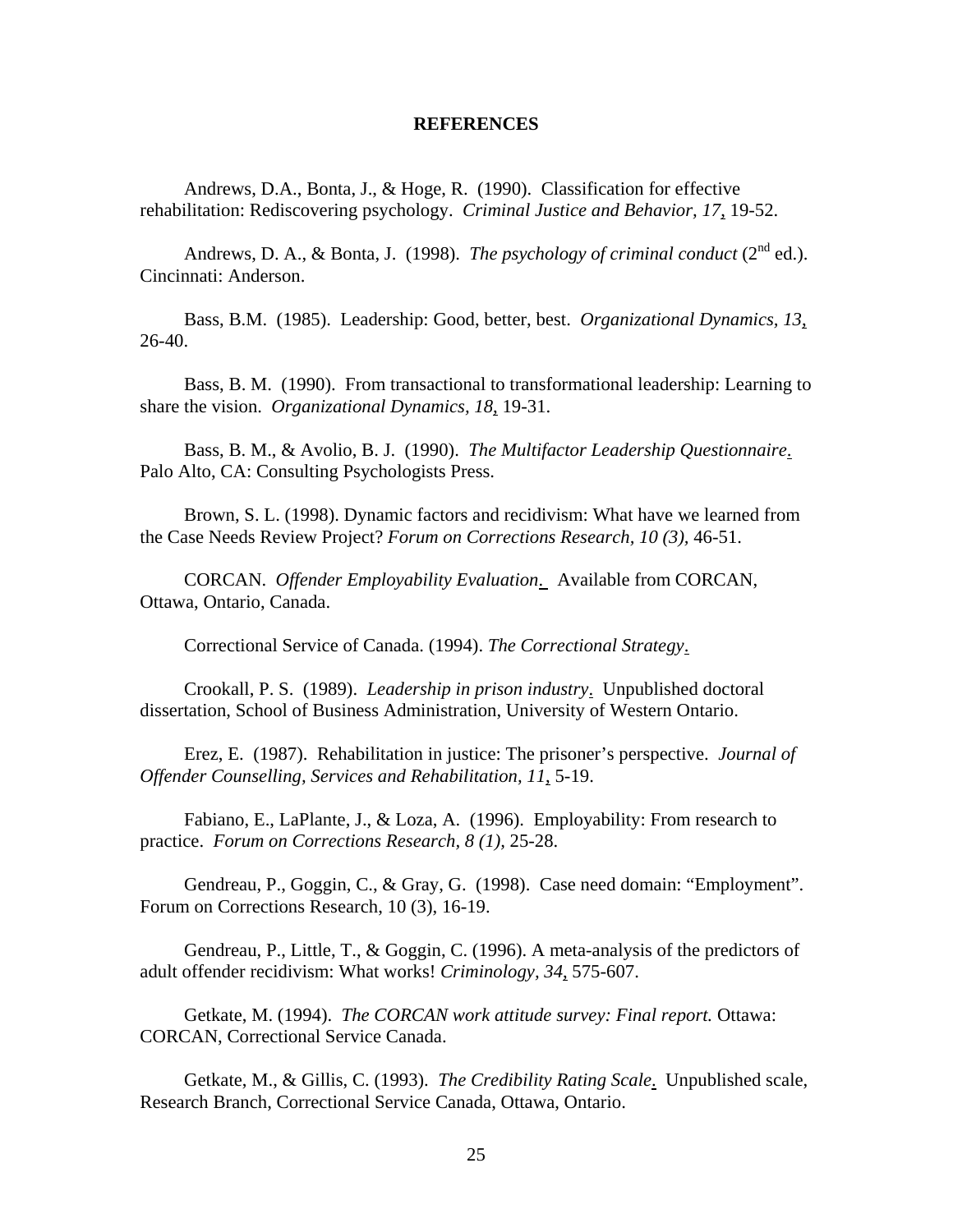Gillis, C. A. (1994*). The influence of shop supervisor characteristics on employee-reported work attitudes in a prison industry setting*. Unpublished Master's thesis, Department of Psychology, Carleton University, Ottawa, Ontario.

Gillis, C., Robinson, D., & Porporino, F. (1996). Inmate employment: The increasingly influential role of generic work skills. *Forum on Corrections Research, 8 (1)*, 18-20.

Gleason, S. (1986). Inmate attitudes toward vocational training: A case study of vocational training students in the State Prison of Southern Michigan*. Journal of Offender Counselling, Services and Rehabilitation, 10*, 49-60.

Grieser, R.C. (1996). Public and private sector partnerships in prison industries and offender employment. *Forum on Corrections Research, 8 (3),* 43-45.

Guynes, R., & Grieser, R. C. (1986). Contemporary prison industry goals. In American Correctional Association (Ed.), *A study of prison industry: History, components, and goals* (pp. 19-29). College Park, Maryland.

Hackman, J.R., & Oldham, G.R. (1975). Development of the Job Diagnostic Survey. *Journal of Applied Psychology, 60*, 159-170.

Kanungo, R. N. (1982). Measurement of job and work involvement. *Journal of Applied Psychology, 67*, 341-349.

Kouzes, J. M., & Posner, B. Z. (1989). *The leadership challenge: How to get extraordinary things done in organizations.* California: Jossey-Bass Inc., Publishers.

Kouzes, J. M., & Posner, B. Z. (1993). *Credibility: How leaders gain and lose it, why people demand it.* California: Jossey-Bass Inc., Publishers.

Maguire, K. (1996). Prison industry programs and inmate institutional behavior. *Forum on Corrections Research, 8 (1),* 39-42.

Miller, N., & Grieser, R.C. (1986). The evolution of prison industries. In American Correctional Association (Ed.). *A study of prison industry: History, components, and goals* (pp. 1-18). College Park: Maryland.

Motiuk, L. (1996). Targeting employment patterns to reduce offender risk and need. *Forum on Corrections Research, 8 (1),* 22-24.

Motiuk, L. (1997). Classification for correctional programming: The Offender Intake Assessment (OIA) process. *Forum on Corrections Research, 9 (1)*, 18-22.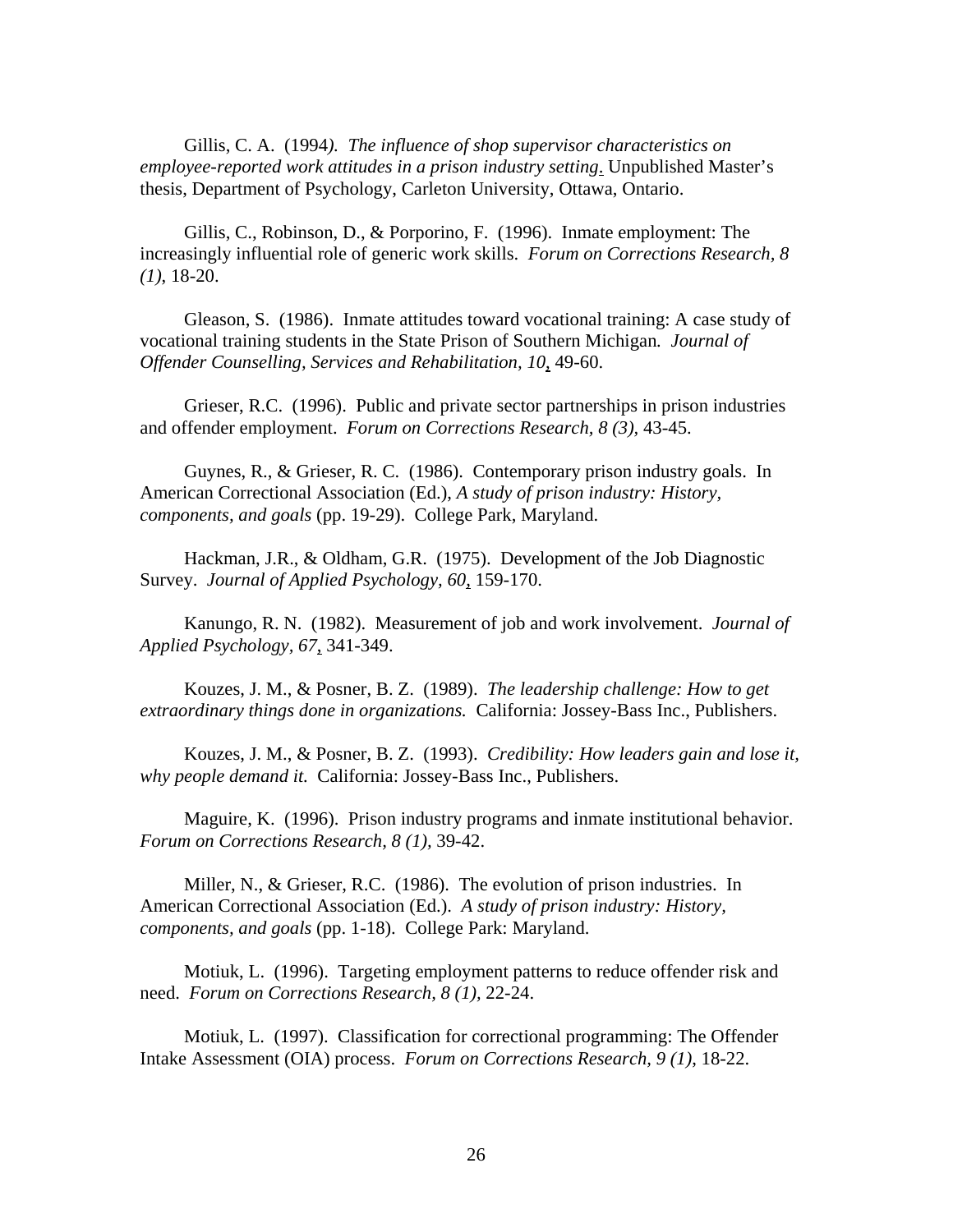Mulgrew, P. (1996). Generic and employability skills for inmates. *Forum on Corrections Research, 8 (1)*, 29-31.

SAS Institute Inc (1990). *SAS Version 6.11*. Cary, NC: SAS Institute Inc.

Saylor, W. G., & Gaes, G. G. (1995). Interim report long-term recidivism of U.S. Federal Prisoners: The effect of prison work experience, vocational and apprenticeship training. Washington: U.S. Federal Bureau of Prisons.

Saylor, W. G., & Gaes, G. G. (1996). The effect of prison employment and vocational/apprenticeship training on long-term recidivism. *Forum on Corrections Research, 8 (1)*, 12-14.

Warr, P. B., Cook, J., & Wall, T. D. (1979). Scales for the measurement of some work attitudes and aspects of psychological well-being. *Journal of Occupational Psychology, 52,* 129-148.